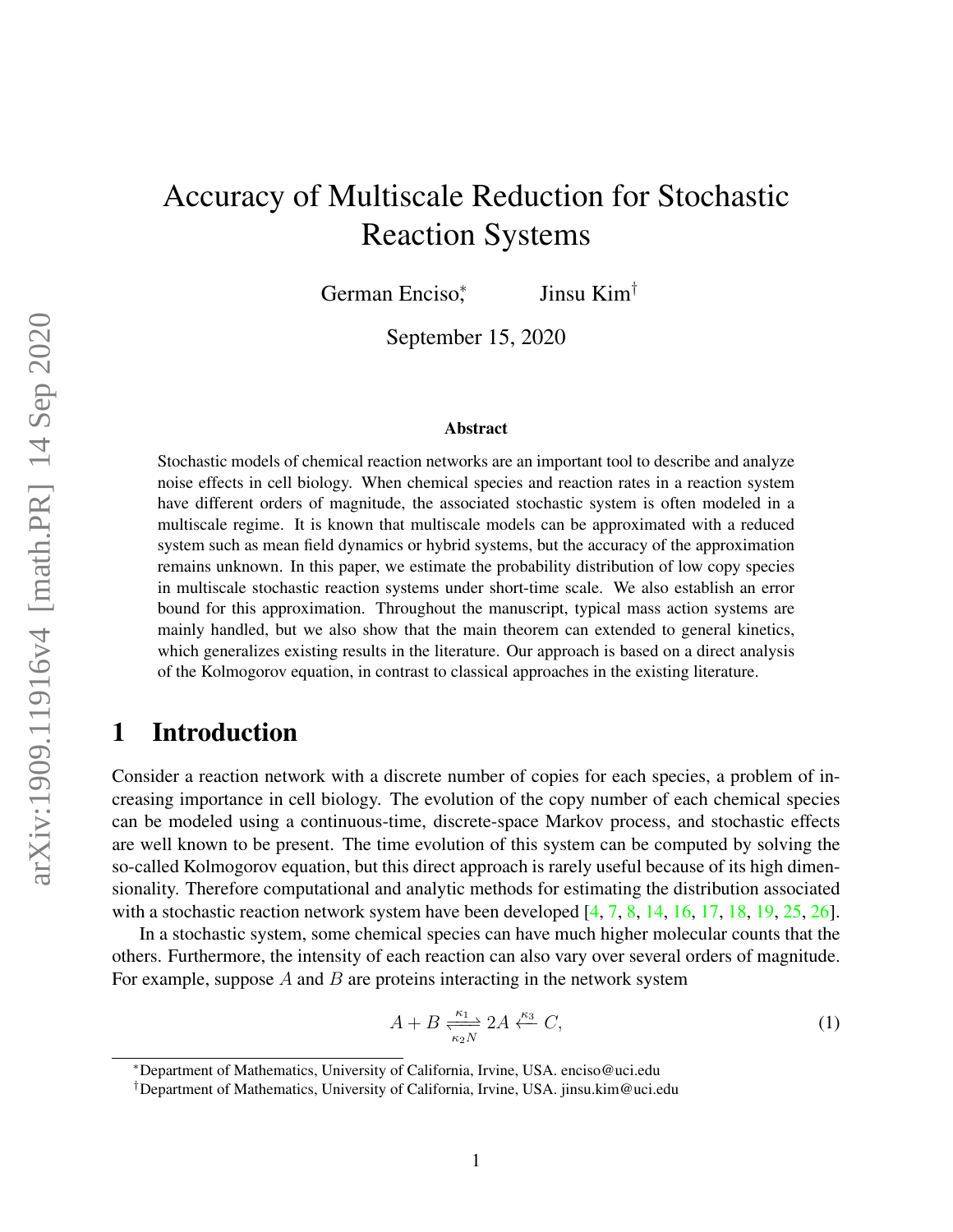with the initial conditions  $A(0) = 1$ ,  $B(0) = N$  and  $C(0) = 10$ . Here N is a large scaling parameter, and it could mean the Avogadro number  $6 \times 10^{23}$ , the total mass of the system, or the volume of the container where the reaction takes place. Letting  $X(t) = (A(t), B(t), C(t))$  be the stochastic process associated with the reaction network at time  $t$ , we suppose that the intensities of the reactions  $A + B \rightarrow 2A$ ,  $2A \rightarrow A + B$  and  $C \rightarrow 2A$  are  $\lambda_{A+B\rightarrow 2A}(X(t)) = \kappa_1 A(t)B(t)$ ,  $\lambda_{2A\rightarrow A+B}(X(t)) = \kappa_2 NA(t) (A(t) - 1)$  and  $\lambda_{C\rightarrow 2A}(X(t)) = \kappa_3 C(t)$ , respectively. Note that around  $t = 0$ , the intensity of  $C \rightarrow \emptyset$  is much smaller than the intensities of the other reactions. Thus we can expect that reaction  $C \rightarrow 2A$  is rarely fired and hence the copy number of C evolves in slow-time scale.

As shown in the example above, due to the size of intensities, the dynamics of each species in a reaction system can have different time scales. If the size of species and the size of intensities satisfy a particular balance condition, then the system can be decomposed into two or more subsystems, each of which converges to a lower dimensional system as the scaling parameter tends to infinity [\[4,](#page-26-0) [17\]](#page-27-2). Depending on the time scale, the limiting system of the subsystems could be either a stochastic, deterministic or piece-wise deterministic model [\[1,](#page-26-3) [4,](#page-26-0) [12,](#page-26-4) [16,](#page-27-1) [17\]](#page-27-2).

In this paper, we show that a multiscale stochastic model under a short-term timescale converges in distribution to an associated reduced model. To illustrate this, we consider the toy model in  $(1)$ . By modeling system  $(1)$  with a continuous time Markov process, the holding time for the next reaction is exponentially distributed with rate  $\lambda_{A+B\rightarrow 2A}(X(t)) + \lambda_{2A\rightarrow A+B}(X(t))$  +  $\lambda_{C\to 2A}(X(t))$ . Hence the expected holding time until the next reaction around  $t=0$  is of order 1  $\frac{1}{N}$ . This indicates that the number of reactions fired within  $[0, \frac{T}{N}]$  $\left[\frac{T}{N}\right]$  is of constant order on average for  $T > 0$ . This amount of transitions is substantial for the low copy species A and C, but it is too small to considerably fluctuate the concentration of B,  $\frac{B(t)}{N}$  $\frac{\partial(t)}{\partial N}$ , within  $[0, \frac{T}{N}]$  $\frac{T}{N}$ . In this vein, for the scaled process  $(A(t)), \frac{B(t)}{N}$  $\frac{B(t)}{N}$ ,  $C(t)$ ), we can approximately freeze  $\frac{B(t)}{N}$  at  $\frac{B(0)}{N} = 1$ . Then the dynamics of species  $A(t/N)$  in the original system [\(1\)](#page-0-0) under the short-term timescale can be approximated with a reduced system  $A \frac{\kappa_1}{\kappa_2} 2A$ .

In general, we show that for some  $\theta_0 > 0$ , the short-term distribution  $p^N(t/N^{\theta_0})$  of the original network system converges to the distribution  $p(t)$  of the limiting reduced system for any t in a compact time interval  $[0, T]$ , as the scaling parameter N tends to infinity. The main theoretic tools for this result rely on a direct calculation using the Kolmogorov equation, and this allows us to obtain the error bound

<span id="page-1-0"></span>
$$
\sup_{t \in [0,T]} |p^N(U, t/N^{\theta_0}) - p(U, t)| \le \frac{c}{N^{\nu}}.
$$
\n(2)

Here U is an arbitrary subset of the state space, and the constants  $c > 0$  and  $\nu \in (0,1)$  are independent of U.

For the main theorem and relevant lemmas, we assume that the associated stochastic system for a reaction system is under mass-action kinetics. However, the main result can be extended to general kinetics such as Michealis-Mentum kinetics and hill type functions. Furthermore since the proof of the main theorem does not require network structural restrictions, this convergence result holds not only for bimolecular chemical reaction systems, but also for higher order reaction systems with general kinetics. Instead of structural restrictions, we assume that the reduced reaction system admits a stationary distribution with a finite moment condition. Since the finite moment condition of the reduced network system guarantees the non-explosivity of the original multiscale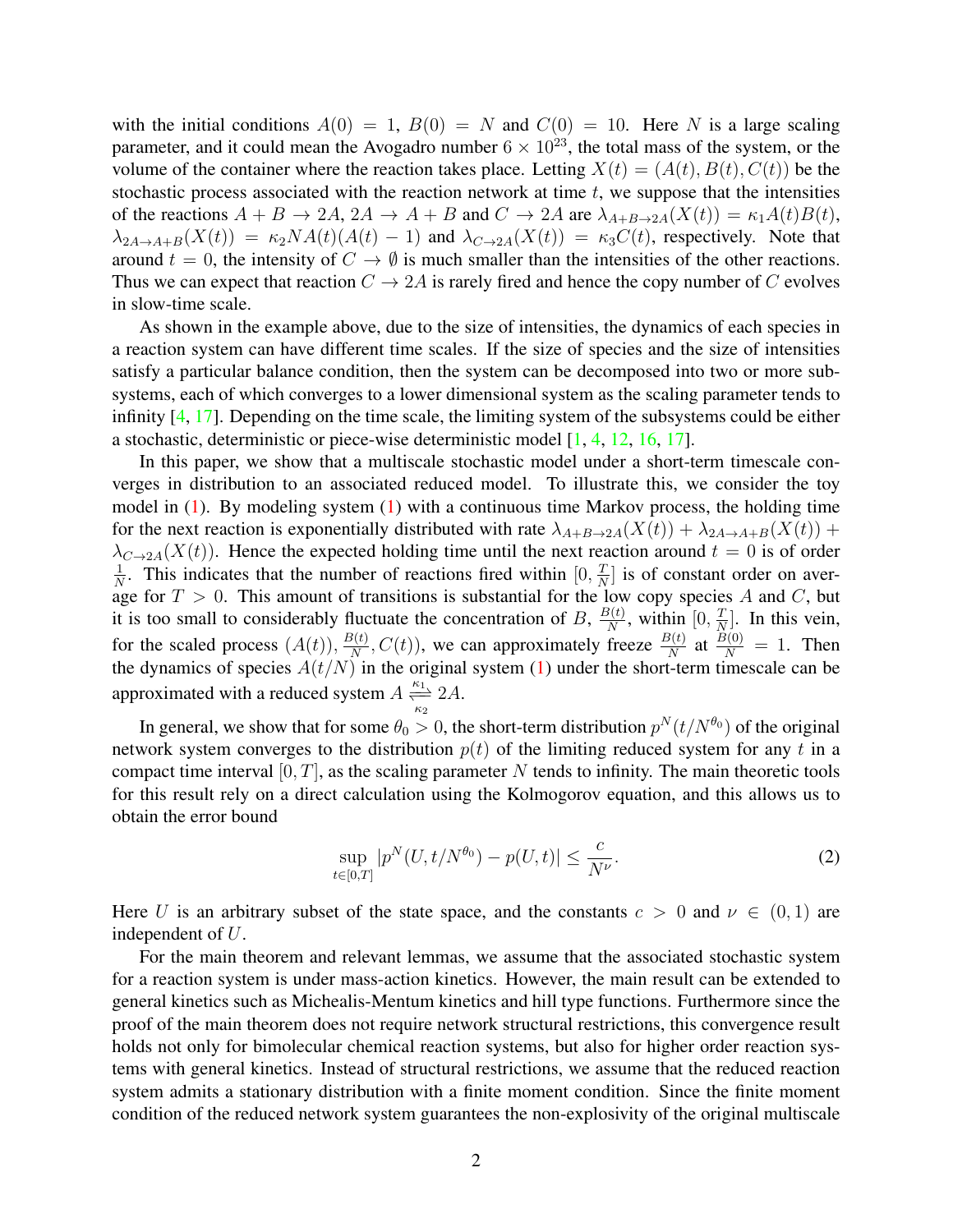model. Therefore the error bound  $(2)$  holds for any time T. By showing this error bound, this work provides a addition to previous related studies of multiscaling limits.

This manuscript has the following outline. In Section [2](#page-2-0) we introduce the basic notions of a stochastic system for a reaction network. In the same section, we also provide a multiscale framework for the stochastic model and introduce the idea of network projection. Key lemmas and the main theorem of this paper including proofs are introduced in Section [3.](#page-7-0) In section [4,](#page-15-0) we discuss some extension of the main result for general kinetics. In Section [5,](#page-16-0) in order to demonstrate how the main theorem can be applied for practical models, we provide various examples of biological models such as a futile cycle, a system of yeast polarization, p53 response to DNA damage and a population model with three species. In Appendix [A,](#page-22-0) a table of notations used in the entire paper is provided. In Appendix [B](#page-22-1) proofs of some technical lemmas are given.

### <span id="page-2-0"></span>2 Preliminaries

#### 2.1 Stochastic Reaction Networks

In this section, we provide a mathematical description of chemical reaction networks, with an emphasis on their associated stochastic dynamics. A *reaction network* is a graphical configuration consisting of constituent species, complexes (that is, combinations of species), and reactions between complexes. A triple  $(S, \mathcal{C}, \mathcal{R})$  represents a reaction network where  $S, \mathcal{C}$  and  $\mathcal{R}$  are collections of species, complexes and reactions, respectively.

**Definition 2.1.** A reaction network is defined with a triple of finite sets  $(S, \mathcal{C}, \mathcal{R})$  such that

- *1. the species set*  $S = \{S_1, S_2, \ldots, S_d\}$  *contains the species belonging to the reaction network,*
- *2. the complex set*  $C = \{y_1, y_2, \ldots, y_c\}$  *contains complexes*  $y_k$ *, where for each k,*

$$
y_k = \sum_{i=1}^d y_{ki} S_i
$$
 for some non-negative integers  $y_{ik}$ , and

*3.* the reaction set  $\mathcal{R} = \{R_1, R_2, \ldots, R_r\}$  consists of ordered pairs  $(y, y')$  such that  $y, y' \in \mathcal{C}$ .

In the graphical configuration of a reaction network  $(S, \mathcal{C}, \mathcal{R})$ , we represent complexes  $y, y, ... \in$ C by nodes, and we use directed edges  $y \to y'$  to denote reactions  $(y, y') \in \mathcal{R}$ . In order to define a dynamical system associated with a reaction network  $(S, C, R)$ , we denote a complex  $y_k$  by either a linear combination of species such as  $\sum_{i=1}^{d} y_{ki} S_i$  or a d-dimensional vector  $y_k = (y_{k1}, \ldots, y_{kd})^T$ , interchangeably. In case  $y_{ki} = 0$  for all i, the corresponding complex  $y_k = \sum_{i=1}^d y_{ki} S_i$  is denoted by  $\emptyset$  in the graphical configuration of the reaction network.

Example 2.1. Consider the following reaction network describing a substrate-enzyme system with a protein dilution:

$$
S + E \rightleftharpoons C \rightarrow E + P, \quad P \rightarrow \emptyset.
$$

For this reaction network,  $S = \{S, E, C, P\}$ ,  $C = \{S + E, C, E + P, \emptyset\}$  and  $\mathcal{R} = \{S + E \to$  $C, C \rightarrow S + E, C \rightarrow E + P, P \rightarrow \emptyset$ .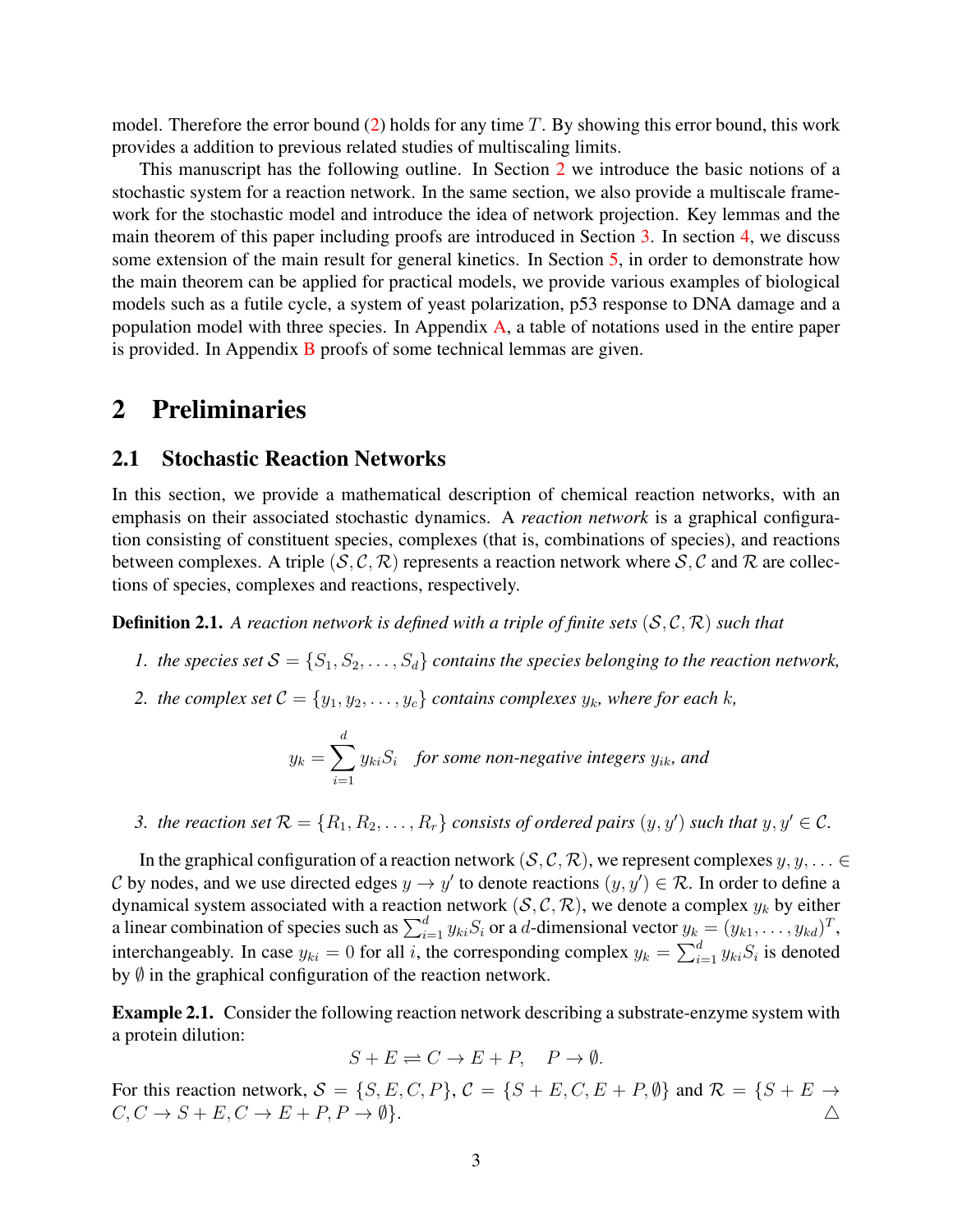We now describe the stochastic dynamics of a reaction network using a continuous time, discrete state Markov process. At any time  $t$ , the counts of each species are given by a  $d$ -dimensional vector  $X(t) = (X_1(t), \ldots, X_d(t)) \in \mathbb{Z}_{\geq 0}^d$ . The transitions of the Markov process are determined by the given reactions. In order to define the transition probabilities, we use state-dependent intensity (or propensity) functions  $\lambda_k : \mathbb{Z}_{\geq 0}^d \to \mathbb{R}_{\geq 0}$  of the reaction  $y_k \to y'_k$ . For example, the reaction  $y_k \to y_k$  induces a transition from a given state z into the state  $z + y_k - y_k$  with intensity  $\lambda_k(z)$ . More generally, we have

$$
P(X(t + \Delta t) = z + y' - y \mid X(t) = z) = \sum_{\substack{y_k \to y'_k \in \mathcal{R} \\ y'_k - y_k = y' - y}} \lambda_k(z) \Delta t + o(\Delta t),\tag{3}
$$

for each state z in the state space  $\mathcal S$  of the associated Markov process X. The copy number of a species S at time t will be denoted by  $S(t)$ . Let  $p(z, t) = P(X(t) = z)$ , for a given state z and time t. Then  $p(z, t)$  solves the so-called Kolmogorov forward equation, also known as the chemical master equation:

$$
\frac{d}{dt}p(z,t) = \sum_{k} \lambda_k (z - y'_k + y_k)p(z - y'_k + y_k, t) - \sum_{k} \lambda_k(z)p(z,t),
$$
\n(4)

where  $\sum_k$  denotes the sum over all reactions in R. A *stationary distribution*  $\pi$  is a positive stationary solution of the Kolmogorov equation above such that  $\sum_{z} \pi(z) = 1$ .

The usual choice of intensity  $\lambda_k(x)$  of a reaction  $y_k \to y'_k$  in a network  $(S, \mathcal{C}, \mathcal{R})$  with rate constant  $\kappa_k$  is

<span id="page-3-3"></span><span id="page-3-2"></span><span id="page-3-1"></span><span id="page-3-0"></span>
$$
\lambda_k(x) = \kappa_k x^{(y)},\tag{5}
$$

where  $n^{(k)} = n \cdot (n-1) \cdots (n-k+1)$  for non-negative integer vector  $n, k, n^{(k)} = 0$  if  $n < k$ , and  $u^{(v)} = \prod_{i=1}^d u_i^{(v_i)}$  $e_i^{(v_i)}$  for  $u \in \mathbb{Z}^d$ ,  $v \in \mathbb{Z}^d_{\geq 0}$ . This choice of intensities is called *stochastic mass action kinetics*. An analogous *deterministic mass action kinetics* for a reaction  $y_k \to y_k$  is  $x^{y_k}$ , where we define  $u^v = \prod_{i=1}^d u_i^{v_i}$  for  $u, v \in \mathbb{R}_{\geq 0}^d$ .

The stochastic process  $X(t)$  also has another representation, so-called random time change representation. [\[21\]](#page-27-7)

$$
X(t) = X(0) + \sum_{k} Y_k \left( \int_0^t \lambda_k(X(s))ds \right) (y'_k - y_k), \tag{6}
$$

where  $Y_k$ 's are independent unit Poisson random variables.

In the graph associated to a reaction network, the rate constants  $\kappa$  typically appear next to the reaction arrow as in  $y \stackrel{\kappa}{\rightarrow} y'$ . Through this manuscript, we model a reaction system using massaction kinetics so that each reaction intensity  $\lambda_k = \lambda_k(x) = \kappa_k x^{(y_k)}$ ,  $k = 1, \dots r$ . For a given reaction network  $(S, \mathcal{C}, \mathcal{R})$ , we denote by K the set of reaction intensities  $\lambda_k$ . We simply denote by  $(S, \mathcal{C}, \mathcal{R}, \mathcal{K})$  the system associated with the reaction network  $(S, \mathcal{C}, \mathcal{R})$  with K and call it a reaction system. Using this framework, the probabilities [\(3\)](#page-3-0) describe the dynamics of the stochastic process  $X(t)$  associated with the reaction system  $(S, \mathcal{C}, \mathcal{R}, \mathcal{K})$ .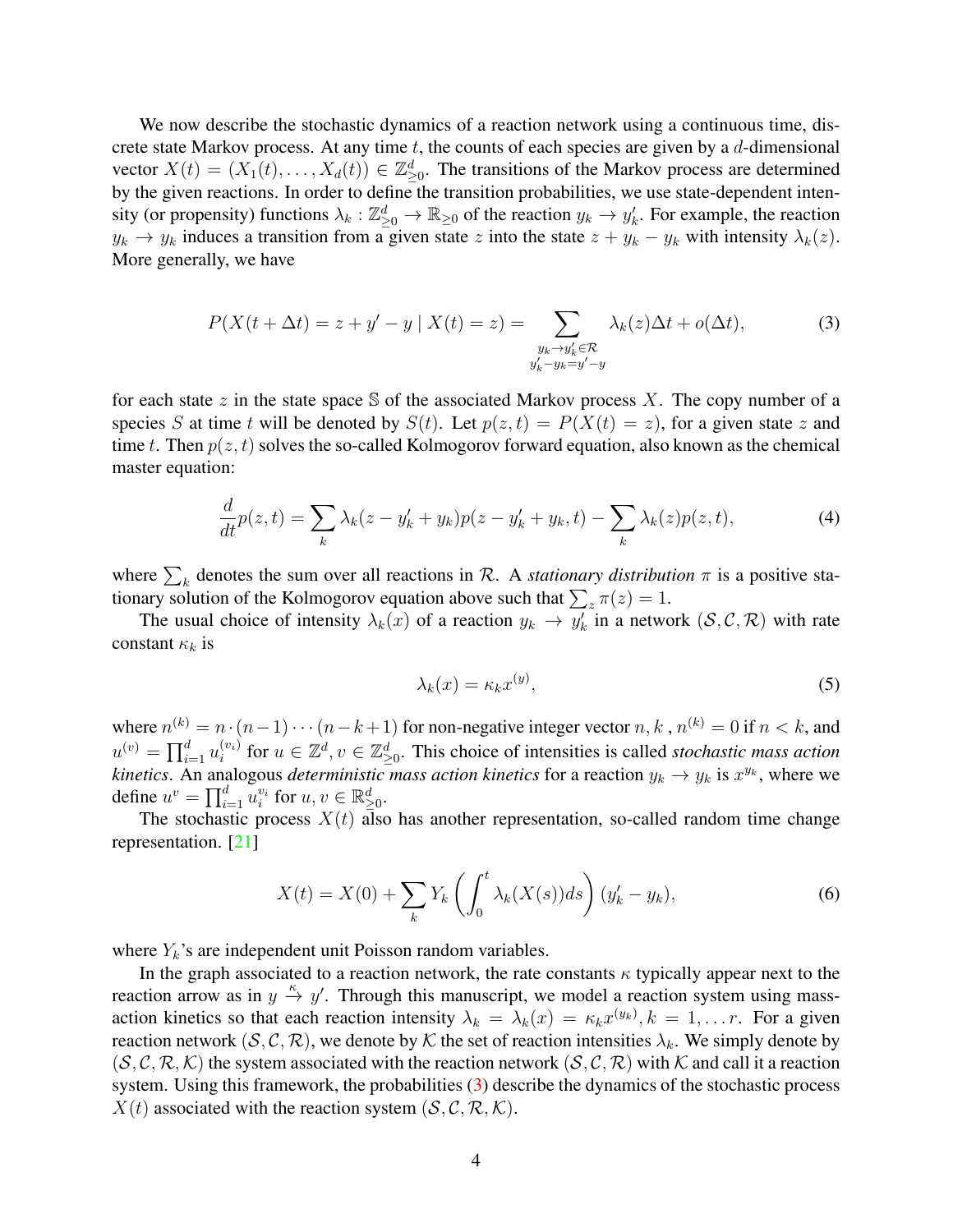#### 2.2 Multiscaling for Reaction Networks

In this section, we describe how to carry out a multiscaling procedure for a given stochastic reaction system. We use a similar notation as in the work by Kang and Kurtz  $[17]$ . Let N be a scaling parameter, which could be interpreted as either the volume of the system, Avogadro's number, or any biological parameter. We use the conventional big  $\Theta$  notion: for a real-valued sequence  $a_n$ 

$$
a_n = \Theta(n^{\gamma})
$$
 if and only if there exists  $c > 0$  such that  $\frac{1}{c} \le \frac{|a_n|}{n^{\gamma}} \le c$  for all n.

Let  $X^N(t)=(X_1^N(t),\ldots,X_d^N(t))$  be a stochastic process associated with  $(S,\mathcal{C},\mathcal{R},\mathcal{K})$ . Assuming that each species may have a different magnitude of initial abundance, we scale  $X^N(t)$  by using two sets of scaling exponents,

<span id="page-4-0"></span>
$$
\{\alpha_i : S_i \in \mathcal{S}\} \quad \text{and} \quad \{\beta_k : y_k \to y_k' \in \mathcal{R}\}.
$$
 (7)

Each  $\alpha_i$  represents the size of the abundance of species  $S_i$  such that  $X_i^N(0) = \Theta(N^{\alpha_i})$ . If  $\alpha_i = 1$ , then  $N^{-\alpha_i}X_i(t)$  may represent the concentration of  $S_i$  at time t. For simplicity, we assume that  $X_i^N(0) = N^{\alpha_i} z_i^0$  for some  $z_i^0 \in \mathbb{R}_{\geq 0}$ . We also assume that the rate constant of the reactions have different orders of magnitude so that we have scaled rate constants  $N^{\beta_k} \kappa_k$  for each reaction  $y_k \to y'_k \in \mathcal{R}$ .

By the representation [\(6\)](#page-3-1), the scaled process  $Z_i^N(t) = N^{-\alpha_i} X_i(t)$ ,  $i = 1, 2, ..., d$ , solves

$$
Z_i^N(t) = Z_i^N(0) + \sum_k Y_k \left( \int_0^t N^{\beta_k} \lambda_k(X^N(s)) ds \right) \frac{(y'_{k,i} - y_{k,i})}{N^{\alpha_i}}, \tag{8}
$$

where  $Y_k$ 's are i.i.d. unit Poisson random variables.

For additional details on the definition and uses of multiscaling in stochastic and deterministic systems, see [\[4,](#page-26-0) [12,](#page-26-4) [16,](#page-27-1) [17,](#page-27-2) [28\]](#page-27-8).

### 2.3 Order of reaction intensities under a short-term timescale

In this section we show that any multi-scale reaction system admits at most constant order of reaction intensities under a certain short-term timescale. For a multiscale process  $X^N(t)$  associated with reaction system  $(S, C, R, \mathcal{K})$ , let  $\theta_0$  be the maximum order of reaction intensities. That is,

<span id="page-4-2"></span><span id="page-4-1"></span>
$$
\theta_0 = \max\{\theta_k : N^{\beta_k} \lambda_k(X^N(0)) = \Theta(N^{\theta_k})\} = \max_k \{\beta_k + y_k \cdot \alpha\},\tag{9}
$$

where  $\alpha = (\alpha_1, \ldots, \alpha_d)$ .

We consider time-scaled model  $Z_i^{N,\gamma}$  $i^{N,\gamma}(t) := Z^N(N^{\gamma}t)$ . Then by [\(8\)](#page-4-0) with a change of variable,  $Z^{N,\gamma}$  satisfies that

$$
Z_i^{N,\gamma}(t) = Z^N(N^{\gamma}t) = Z^N(0) + \sum_k Y_k \left( \int_0^{N^{\gamma}t} \lambda_k^N(Z^N(s))ds \right) \frac{(y'_{k,i} - y_{k,i})}{N^{\alpha_i}}
$$
  
=  $Z^{N,\gamma}(0) + \sum_k Y_k \left( \int_0^t \lambda_k^{N,\gamma}(Z^{N,\gamma}(s))ds \right) \frac{(y'_{k,i} - y_{k,i})}{N^{\alpha_i}}$  (10)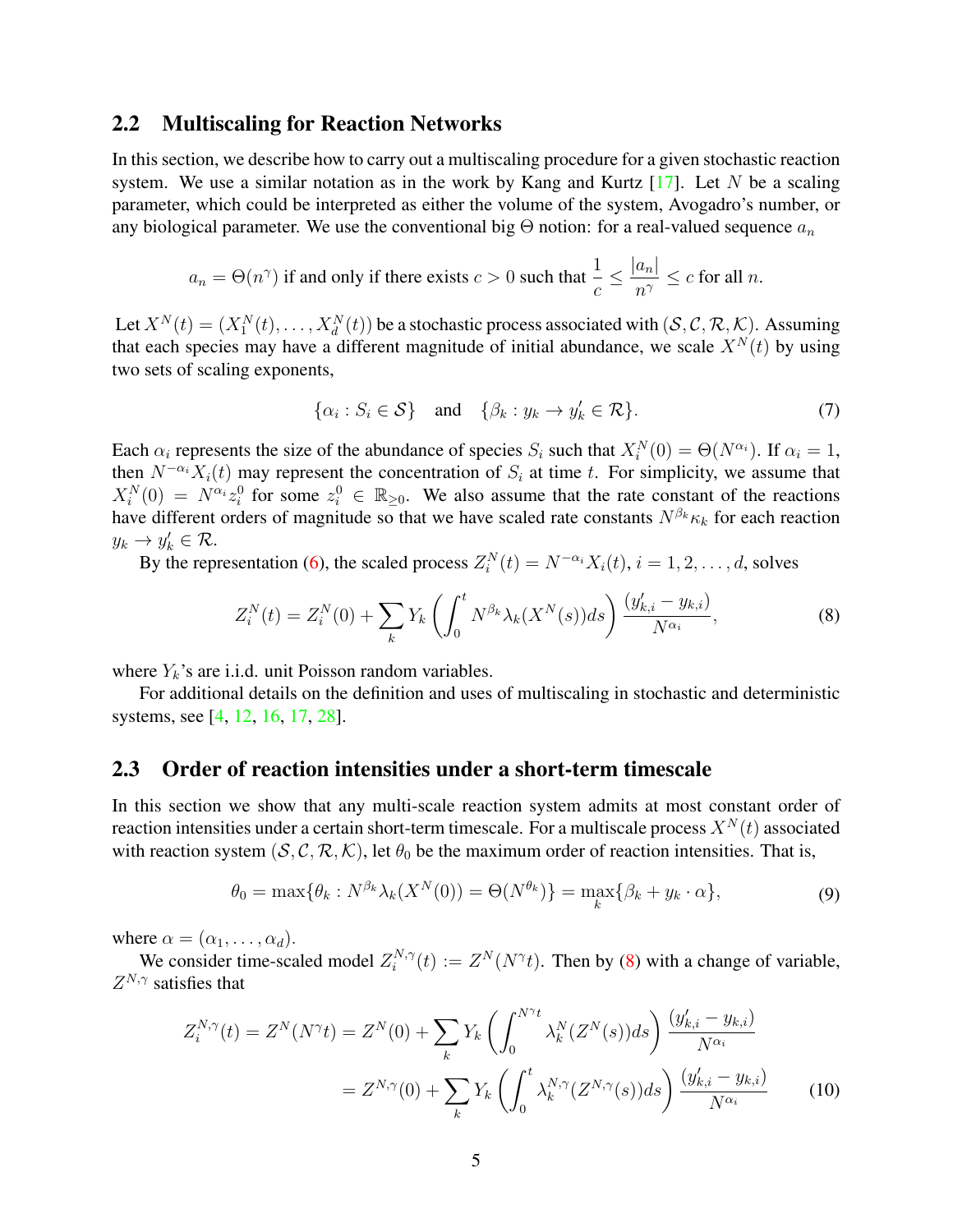where

<span id="page-5-0"></span>
$$
\lambda_k^{N,\gamma}(z) = N^{\gamma+\beta_k} \prod_{i=1}^d N^{y_{k,i}\alpha_i} z_i \left(z_i - \frac{1}{N^{\alpha_i}}\right) \left(z_i - \frac{2}{N^{\alpha_i}}\right) \cdots \left(z_i - \frac{y_{k,i}-1}{N^{\alpha_i}}\right)
$$

$$
= N^{\gamma+\beta_k+y_k\cdot\alpha} \prod_{i=1}^d z_i \left(z_i - \frac{1}{N^{\alpha_i}}\right) \left(z_i - \frac{2}{N^{\alpha_i}}\right) \cdots \left(z_i - \frac{y_{k,i}-1}{N^{\alpha_i}}\right)
$$
(11)

for  $z \in \mathbb{R}_{\geq 0}^d$ . Note that since  $Z_i^{N,\gamma}$  $i_N^{(N,\gamma)}(0) = \Theta(1)$  for each *i*, each scaled intensity  $\lambda_k^N(Z^{N,\gamma}(0))$  is  $\Theta(\gamma + \beta_k \mp y_k \cdot \alpha)$ . For the set of intensities  $\mathcal{K} = {\lambda_k : y_k \to y'_k \in \mathcal{R}}$  of the original system X, we associate the set of scaled intensities  $\lambda_k^{N,\gamma}$  $k^{N,\gamma}$  in [\(10\)](#page-4-1) with  $Z^{N,\gamma}$  and denote by  $\mathcal{K}^{N,\gamma}$ .

#### <span id="page-5-1"></span>2.4 Projection of Multiscale Reaction Systmes

We can reduce  $(S, C, R, K^N)$  to consider only the dynamics of a subset of S by using network projection, which broadly speaking consists of the removal of species from the network as described for the example [\(1\)](#page-0-0) in Introduction, and the subsequent merging of complexes if needed.

For a given system  $(S, C, \mathcal{R}, \mathcal{K})$ , to formally define the network projection we introduce two projection functions for complexes and reactions in  $(S, \mathcal{C}, \mathcal{R})$ . Let  $X^N$  be the stochastic process associated with  $(S, C, R, K)$ . We decompose the set of species as  $S = S_L \cup S_H$ , where  $S_L = \{S_i \in S_H\}$  $S: X_i^N(0) = \Theta(1)$  and  $S_H = S \setminus S_L$  correspond to species with low and high initial counts, respectively. We enumerate them as  $S_L = \{S_1, S_2, \ldots, S_d\}$  and  $S_H = \{S_{d+1}, S_{d+2}, \ldots, S_{d+r}\}.$ Let  $q_L$  :  $\mathbb{Z}^{d+r} \to \mathbb{Z}^d$  and  $q_H$  :  $\mathbb{Z}^{d+r} \to \mathbb{Z}^r$  be projection functions such that for each  $v =$  $(v_1, \ldots, v_d, v_{d+1}, \ldots, v_{d+r})^T \in \mathbb{Z}^{d+r},$ 

$$
q_L(v) = (v_1, v_2, \dots, v_d)^T \in \mathbb{Z}^d \text{ and } q_H(v) = (v_{d+1}, v_{d+2}, \dots, v_{d+r})^T \in \mathbb{Z}^r. \tag{12}
$$

We demonstrate the usage of  $q_L$  and  $q_H$  with the network [\(1\)](#page-0-0) for which we set  $S_L = \{A, C\}$  and  $\mathcal{S}_H = \{B\}$ . Since the associated vector for the complex  $y = A + B$  in [\(1\)](#page-0-0) is  $y = (1, 1, 0)^T$ , we have  $q_L(y) = (1, 0)$  and  $q_H(y) = 1$ . Using a slight abuse of notation, we also denote  $q_L(A + B) = A$ and  $q_H(A + B) = B$ . In the same way, for the reaction  $A + B \rightarrow \emptyset$ ,  $q_L$  defines the projected reaction  $q_L(A + B) \to q_L(\emptyset)$ , which is identical to  $A \to \emptyset$ .

Let  $(S, C, R, K^N)$  be a given multiscale system. Then by using  $q_L$  and  $q_H$  we define the projected system  $(S_L, C_L, R_L, K_L)$ . Reactions in  $R_L$  are chosen pertaining to the scale of the reaction intensities in  $\mathcal{K}^N$  because reactions of lower order intensities can be neglected. Let  $Z^{N,\gamma}(t)$  be the stochastic process associated with  $(S, C, R, K^N)$  and let  $\theta_0$  be the maximum reaction intensity order [\(9\)](#page-4-2). Then we decompose

<span id="page-5-2"></span>
$$
\mathcal{R} = \mathcal{R}_0 \cup \mathcal{R}_0^c \quad \text{where} \quad \mathcal{R}_0 = \{ y_k \to y'_k : \lambda_k(Z^N(0)) = \Theta(\theta_0) \}, \tag{13}
$$

and we define the set of projected reactions as

$$
\mathcal{R}_L = \{q_L(y_k) \to q_L(y'_k) : y_k \to y'_k \in \mathcal{R}_0 \text{ and } q_L(y_k) \neq q_L(y'_k)\}.
$$
 (14)

The set of complexes of the projected network  $\mathcal{C}_L$  is fully characterized with the complexes involved in the reactions in  $\mathcal{R}_L$ .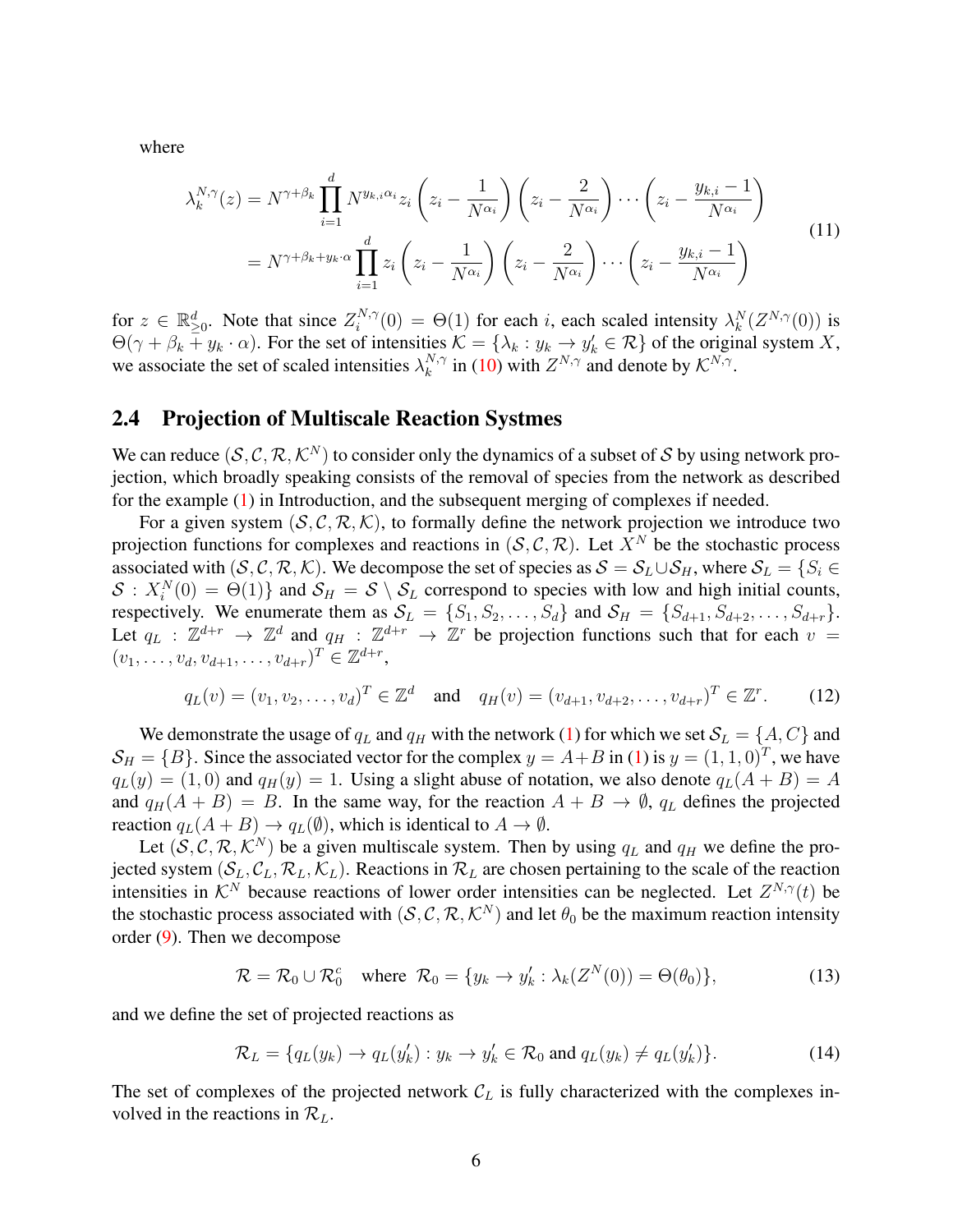To defined the reaction intensities of the scaled process  $Z^{N,\gamma}(t)$  associated with the projected network, we first decompose the reaction intensities defined in [\(11\)](#page-5-0) and then we fix the species in  $S_H$  at their initial state. For a given  $\mathcal{K}^N$ , each mass-action intensity  $\lambda_k^{N,\gamma}$  $k^{N,\gamma}$  for a reaction  $y_k \to y'_k$  is decomposed as  $\lambda_k^{N,\gamma}$  $k_{k}^{N,\gamma}(z) = \kappa_k \overline{\lambda}_{L,k}(q_L(z)) \lambda_{H,k}^{N,\gamma}(q_H(z))$  for each  $z \in \mathbb{R}_{\geq 0}^{d+r}$ , where

$$
\lambda_{L,k}(z) = q_L(z)^{(q_L(y_k))}, \text{ and}
$$

$$
\lambda_{H,k}^{N,\gamma}(z) = N^{\gamma + \beta_k + y_k \cdot \alpha} \prod_{i=d+1}^{d+r} z_i \left( z_i - \frac{1}{N} \right) \cdots \left( z_i - \frac{y_{k,i} - 1}{N} \right).
$$
(15)

Let  $Z^{N,\gamma}(0) = z^0 = (z^0_\ell, z^0_h)$  such that  $z^0_\ell \in \mathbb{Z}^d_{\geq 0}$  and  $z^0_h \in \mathbb{R}^r_{\geq 0}$ . Then by fixing  $q_H(Z^{N,\gamma}(t))$  at  $z^0_h$ , we define the reaction intensities of the projected system as

<span id="page-6-2"></span><span id="page-6-0"></span>
$$
\mathcal{K}_L = \left\{ \bar{\lambda}_u(x) = \bar{\kappa}_u x^{(\bar{y}_u)} : \bar{y}_u \to \bar{y}'_u \in \mathcal{R}_L \right\},\tag{16}
$$

where

$$
\bar{\kappa}_u = \sum_{\substack{y_k \to y_k' \in \mathcal{R} \\ q_L(y_k) = \bar{y}_u, q_L(y_k') = \bar{y}_u'}} \kappa_k s_k, \quad \text{and} \quad s_k = \lim_{N \to \infty} \lambda_{H,k}^{N,\gamma}(z_h^0).
$$

 $\bar{\kappa}_u$  serves a reaction rate constant of the projected system. Note that each  $\bar{\lambda}_u$  in  $\mathcal{K}_L$  is scale-free.

**Remark 2.1.** *The summation in the definition of*  $\bar{\kappa}_u$  *is to consider the case that multiple reactions* in  $\mathcal R$  are projected in to a single reaction  $\bar{y}_u \to \bar{y}'_u$  in  $\mathcal R_L$ .

<span id="page-6-3"></span>**Remark 2.2.** For each  $x \in \mathbb{Z}_{\geq 0}^d$ , by definition of  $\lambda_{L,k}$  we have  $x^{(\bar{y}_u)} = \lambda_{L,k}(x)$  for any k such that  $q_L(y_k) = \bar{y}_u$ . Hence letting  $k_u$  be such that  $q_L(y_{k_u}) = \bar{y}_u$ ,  $\mathcal{K}_L$  can be represented differently as  $\mathcal{K}_L = \big\{ \bar{\lambda}_u(x) = \bar{\kappa}_u \lambda_{k_u}(x) : \bar{y}_u \to \bar{y}'_u \in \mathcal{R}_L \big\}.$ 

<span id="page-6-1"></span>**Remark 2.3.** If  $y_k \to y'_k \in \mathcal{R}_0$ , then  $-\theta_0 + \beta_k + y_k \cdot \alpha = 0$  by the definition of  $\theta_0$  in [\(9\)](#page-4-2). Hence *for*  $y_k \to y'_k \in \mathcal{R}_0$ 

$$
s_k = \lim_{N \to \infty} \lambda_{H,k}^{N, -\theta_0} (q_H(Z^{N, -\theta_0}(0)))
$$
  
= 
$$
\lim_{N \to \infty} N^{-\theta_0 + \beta_k + y_k \cdot \alpha} \prod_{i=1}^r z_{h,i}^0 \left( z_{h,i}^0 - \frac{1}{N} \right) \cdots \left( z_{h,i}^0 - \frac{q_H(y_k)_i - 1}{N} \right) = (z_h^0)^{q_H(y_k)}.
$$

*If*  $y_k \to y'_k \in \mathcal{R}_0^c$ , otherwise, then  $s_k = 0$  since  $-\theta_0 + \beta_k + y_k \cdot \alpha < 0$ .

We demonstrate the projection of a reaction system with an example.

**Example 2.2.** Consider a stochastic process  $X^N(t)$  associated with a reaction network  $(S, \mathcal{C}, \mathcal{R}, \mathcal{K})$ such that

$$
A + B \xrightarrow[\kappa_2]{\kappa_1/N} 2B, \quad A + C \xrightarrow{\kappa_3} 2C, \quad 3C \xrightarrow[\kappa_5 N]{\kappa_4/N^2} A, \quad B \xrightarrow{N\kappa_6} \emptyset.
$$

Suppose that  $X_A^N(0) = X_B^N(0) = 2$  and  $X_C^N(0) = 3N$ . Then to reduce the scaled system  $Z^N$ , note that  $S = S_L \cup S_H$  with  $S_L = \{A, B\}$  and  $S_H = \{C\}$ . To find  $\mathcal{R}_L$ , note that  $\theta_0 = 1$  and the reaction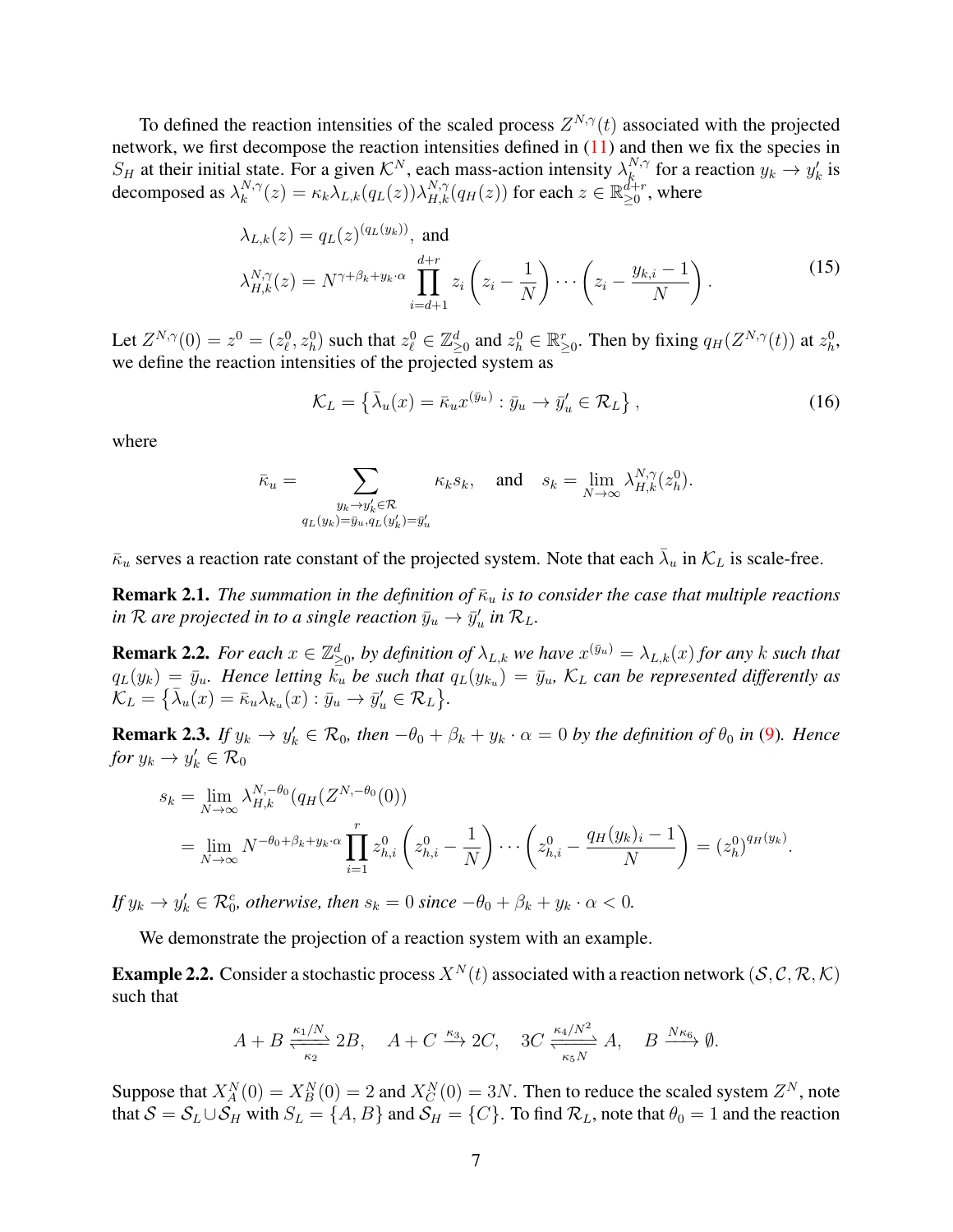intensities of  $A + C \rightarrow 2C, 3C \rightleftharpoons A$  and  $B \rightarrow \emptyset$  are belonging to  $\mathcal{R}_0$ . Therefore, by projecting those reactions with  $q_L$ , we obtain

$$
\mathcal{R}_L = \{A \to \emptyset, \emptyset \to A, B \to \emptyset\},\
$$

here note that two reactions  $A + C \rightarrow 2C$  and  $A \rightarrow 3C$  are merged into the same reaction  $A \rightarrow \emptyset$ . Finally, by [\(16\)](#page-6-0)

$$
\mathcal{K}_L = \{ \bar{\lambda}_{A \to \emptyset}(x) = (s_3 \kappa_3 + s_5 \kappa_5) x_A, \bar{\lambda}_{\emptyset \to A}(x) = s_4 \kappa_4, \bar{\lambda}_{B \to \emptyset}(x) = s_6 \kappa_6 x_B \}
$$

can be defined for each  $x = (x_A, x_B) \in \mathbb{Z}_{\geq 0}^2$  by freezing  $Z_C^{N, -\theta_0}$  $C^{N, -\theta_0}_C(t)$  at  $Z^{N, -\theta_0}_C$  $C^{N,-\theta_0}(0) = 3$ . To compute s<sub>3</sub>, note that  $\beta_3 = 0$  and  $y_3 \cdot \alpha = 1$ . Then as shown in Remark [2.3,](#page-6-1) for the initial condition  $z^0 = (1, 2, 3)$  of the scaled process  $Z^{N,-\theta_0}$ 

$$
s_3 = q_H(z^0)^{q_H(y_3)} = 3, \quad s_4 = q_H(z^0)^{q_H(y_4)} = 27
$$
  
\n
$$
s_5 = q_H(z^0)^{q_H(y_5)} = 1, \quad s_6 = q_H(z^0)^{q_H(y_6)} = 1.
$$

Therefore  $(S_L, C_L, \mathcal{R}_L, \mathcal{K}_L)$  is described with

$$
A \xrightarrow[27\kappa_4]{3\kappa_3 + \kappa_5} \emptyset \xleftarrow{\kappa_6} B
$$

### <span id="page-7-0"></span>3 Main Results

In this section, we introduce our main results. In  $[4, 17]$  $[4, 17]$  $[4, 17]$ , it was shown that if the scaling exponents  $\alpha_i$ ,  $\beta_k$ , and  $\gamma$  in [\(10\)](#page-4-1) satisfy certain balance conditions, then species of high abundance follow a system of differential equations with random coefficients, and the species of low abundance follow a piece-wise deterministic Markov process. In this paper, for a given  $X^N(t)$  with scaling parameters  $\alpha_k$ ,  $\beta_k$ , we consider  $= Z^{N,-\theta_0}(t)$  under slow-timescale. Under this timescale, we show that the species in  $S_L$  approximately follow the projected system  $(S_L, C_L, \mathcal{R}_L, \mathcal{K}_L)$  as the scaling parameter tends to infinity. We further investigate the accuracy of this approximation, which has not been investigated in the previous work.

### 3.1 Main Theorem

For a scaled process  $Z^{N,-\theta_0}(t)$  associated with  $(S, \mathcal{C}, \mathcal{R}, \mathcal{K}^N)$ , let  $Z(t)$  be the stochastic process associated with the projected system  $(S_L, C_L, \mathcal{R}_L, \mathcal{K}_{L,s})$  as defined in Section [2.4](#page-5-1) such that  $Z(0) = q_L(Z^{N,\gamma}(0))$ . We denote by  $p^N(\cdot,t)$  and  $p(\cdot,t)$  the probability density of  $Z^{N,-\theta_0}$  and Z, respectively. Throughout this paper, we always assume that  $S = S_L \cup S_H$  such that  $S_L = \{S_i \in S_H\}$  $S \mid X_i^N(0) = \Theta(1) \}$  and  $S_H = \{ S_i \in S \mid X_i^N(0) = \Theta(N) \}$ . We further assume that the stochastic system  $Z(t)$  associated with the projected network  $(S_L, C_L, R_L, K_L)$  is irreducible and admits a stationary distribution  $\pi$  such that

<span id="page-7-1"></span>
$$
\sum_{x \in \mathbb{Z}_{\geq 0}^d} \sum_u \bar{\lambda}_u(x)^2 \pi(x) < \infty. \tag{17}
$$

This condition is required to exclude irregular behavior of Z and in turn  $Z^{N,-\theta_0}$  such as explosion.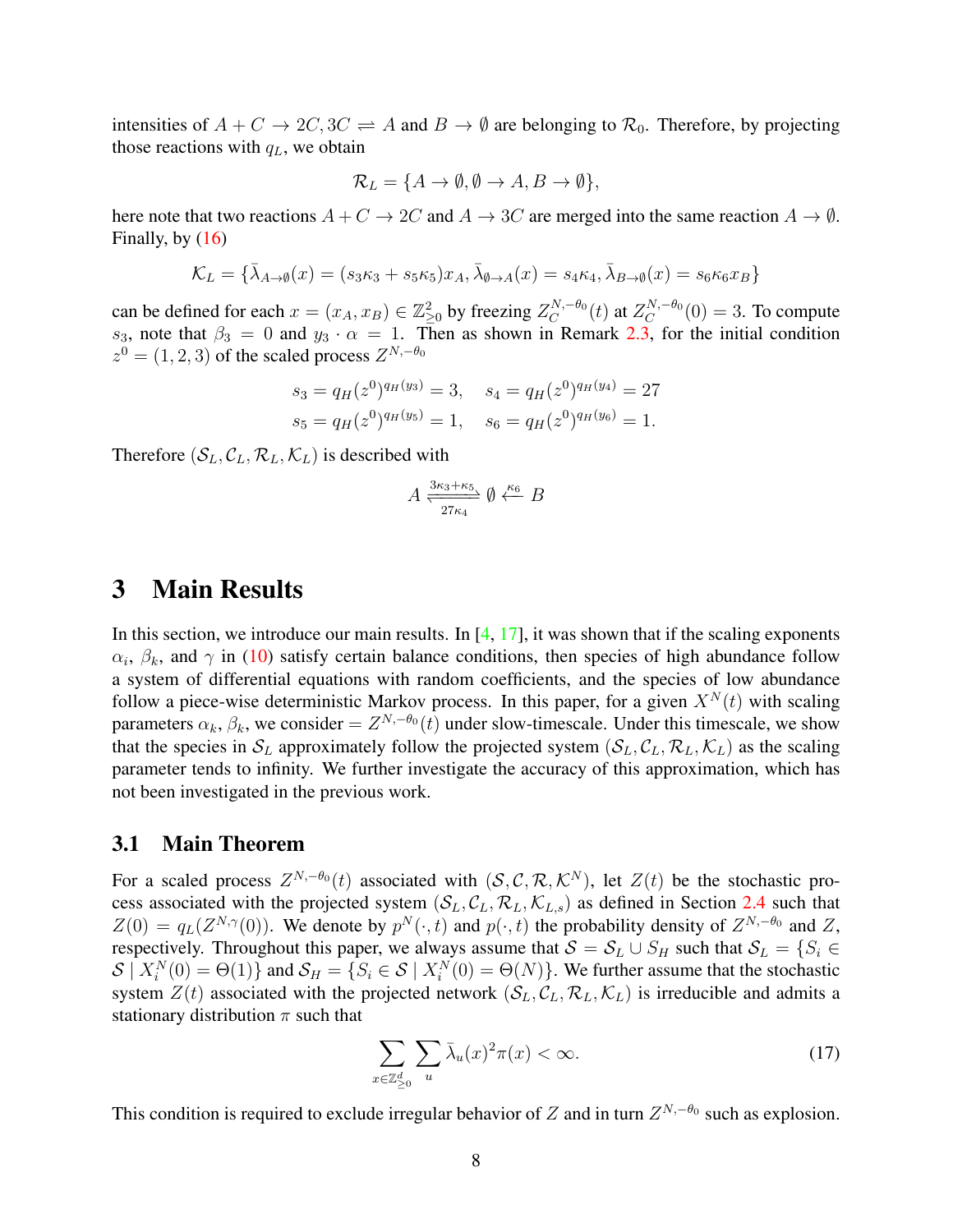<span id="page-8-0"></span>**Theorem 3.1.** For each t,  $Z^{N,-\theta_0}(t)$  converges to Z in distribution as  $N \to \infty$ . Furthermore, *there exists constants*  $c > 0$  and  $\nu \in (0, 1)$  such that for any measurable set  $A \subset \mathbb{R}_{\geq 0}^{d+r}$ 

$$
\sup_{t \in [0,T]} |p^N(A,t) - p(A_L,t)| \le \frac{c \max\{1, T^2\}}{N^{\nu}} \quad \text{for any } T > 0,
$$

*where*  $A_L = \{q_L(z) | z \in A\}.$ 

Remark 3.1. *Two lemmas are required to complete the proof of Theorem [3.1.](#page-8-0) We introduce the lemmas in Section [3.2.](#page-8-1)*

*Proof.* Lemma [3.5](#page-10-0) shows that for any  $M > 0$  there exists a compact set  $S_M = S_{L,M} \times S_{H,M}$ satisfying (i)  $S_{L,M} \subset \mathbb{Z}_{\geq 0}^d$ ,  $S_{H,M} \subset \mathbb{R}_{\geq 0}^r$  and (ii) for any t there exists  $c_1 > 0$  such that

<span id="page-8-2"></span>
$$
p^{N}(S_M^c, t) \le \frac{c_1 \max\{1, t^2\}}{M^2} \quad \text{and} \quad p(S_{L,M}^c, t) \le \frac{c_1 \max\{1, t^2\}}{M^2}.
$$
 (18)

By using this we split the set A as  $A = (A \cap S_M) \cup (A \cap S_M^c)$ . Thus we have

$$
|p^N(A, t) - p(A_L, t)|
$$
  
=  $|p^N(A \cap S_M, t) + p^N(A \cap S_M^c, t) - p(A_L \cap S_{L,M}, t) - p(A_L \cap S_{L,M}^c, t)|$   
 $\leq |p^N(A \cap S_M, t) - p(A_L \cap S_{L,M}, t)| + p^N(S_M^c, t) + p(S_{L,M}^c, t).$ 

Lemma [3.7](#page-13-0) shows that there exist positive constants  $c_2$  and  $c_3$  such that

<span id="page-8-3"></span>
$$
|p^{N}(A \cap S_M, t) - p(A_L \cap S_{L,M}, t)| \leq \frac{c_2 M^{c_3}}{N} \max\{1, t^2\}
$$
 (19)

1 Thus if we choose  $M = N^{\rho}$  for some  $\rho$  <  $\frac{1}{c_3}$ , then by [\(18\)](#page-8-2) and [\(19\)](#page-8-3), the result follows with  $c = c_1 + c_2$  and  $\nu = \min\{2\rho, 1 - \rho c_3\}.$  $\Box$ 

Figure [1](#page-9-0) shows a schematic procedure of the proof of Theorem [3.1.](#page-8-0)

#### <span id="page-8-1"></span>3.2 Lemmas

In this section, we provide two main lemmas (Lemma [3.5](#page-10-0) and [3.7\)](#page-13-0) used in the proof of Theorem [3.1.](#page-8-0) We further introduce additional lemmas required to proof the main lemmas. We use the usual  $\infty$ -norm and 1-norm for vectors in  $\mathbb{Z}^m$ . That is, for  $v \in \mathbb{Z}^m$ 

$$
||v||_{\infty} = \max\{v_i : i = 1, 2, ..., m\}
$$
 and  $||v||_1 = \sum_{i=1}^m |v_i|$ .

Note that the state space of  $Z^{N,-\theta_0}$  is a subset of  $\mathbb{Z}_{\geq 0}^d \times \mathbb{R}_{\geq 0}^r$ . Note further that the state space of  $(Z_{d+1}^N, \ldots, Z_{d+r}^N)$  depends on the scaling parameter N, as  $Z_i^{N, -\theta_0}$  $i^{N,-\theta_0}(t) = \frac{X_i^N(t/N^{-\theta_0})}{N}$  $\frac{N^{N-10}}{N}$  for  $i =$  $d+1, \ldots, d+r$ . We denote the state space of  $Z^{N, -\theta_0}$  by  $\mathbb{S}_{\ell} \times \mathbb{S}_h$  such that  $\mathbb{S}_{\ell} \subseteq \mathbb{Z}_{\geq 0}^d$  and  $\mathbb{S}_h \subseteq \mathbb{R}_{\geq 0}^r$ , where  $q_L(Z^{N,-\theta_0}(t)) \in \mathbb{S}_{\ell}$  and  $q_H(Z^{N,-\theta_0}(t)) \in \mathbb{S}_h$ .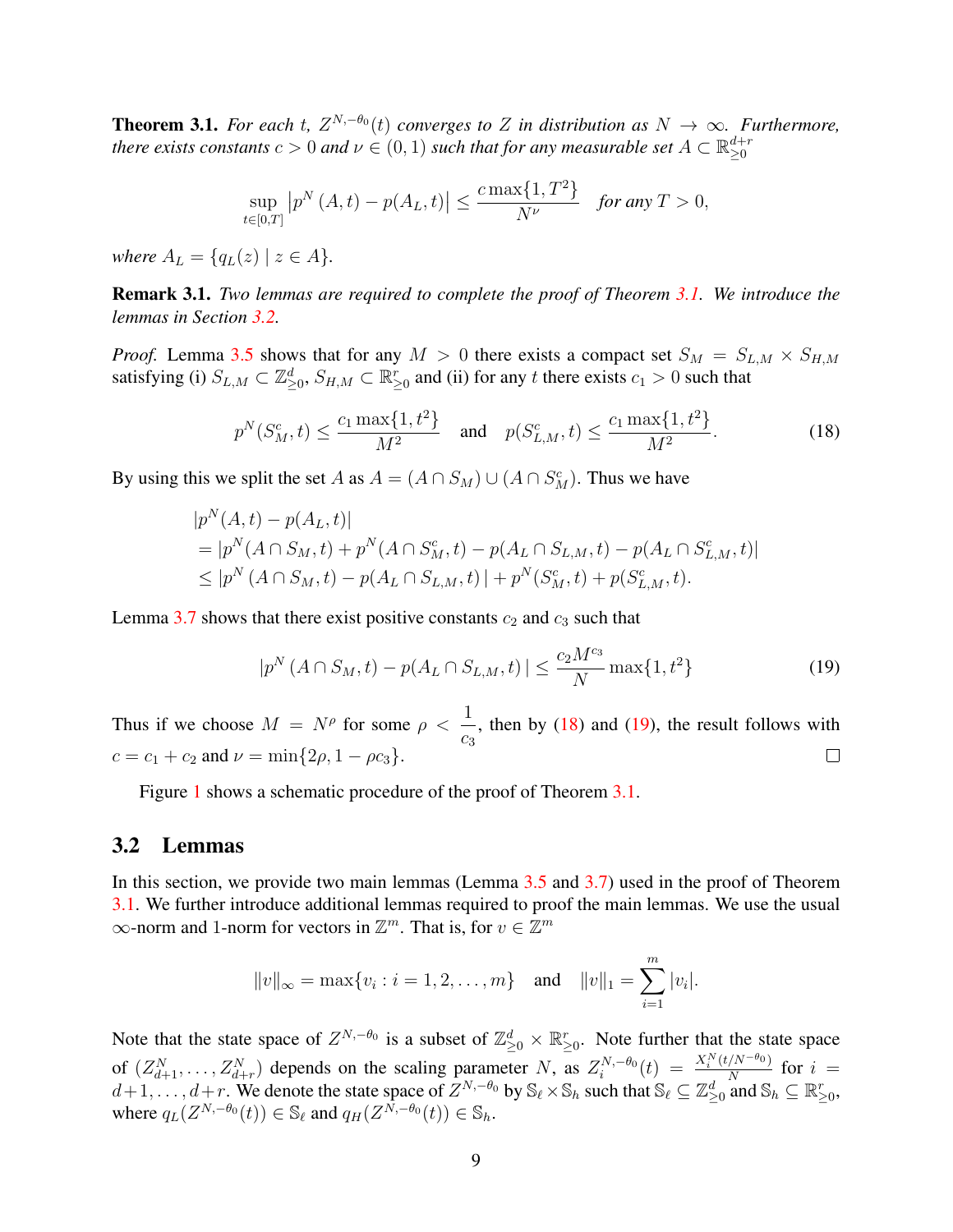<span id="page-9-0"></span>

Figure 1: A schematic description of the proof of the main theorem.

In the rest of this manuscript, for  $z \in \mathbb{R}_{\geq 0}^{d+r}$  we denote  $z_{\ell} = q_L(z)$  and  $z_h = q_H(z)$ . Then we define  $S_M = S_{L,M} \times S_{H,M}$  such that

<span id="page-9-3"></span>
$$
S_{L,M} = \{z_{\ell} \in \mathbb{S}_{\ell} : ||z_{\ell}||_{\infty} \le M\}, \text{ and}
$$
  
\n
$$
S_{H,M} = \left\{z_h \in \mathbb{S}_h : |\lambda_{H,k}^N(z_h) - s_k| \le \frac{M}{N} \text{ for any } y_k \to y'_k \in \mathcal{R}_0\right\},
$$
\n(20)

where  $M = N^{\rho}$  for arbitrary  $\rho \in (0, 1)$ . As shown in Figure [1,](#page-9-0) one of the key ideas for the main theorem is to show that  $Z^N$  stays in the compact set  $S_M$  within a finite time interval  $[0, T]$  with high probability. In the following lemmas, we show that the probability of  $Z^{N,-\theta_0}$  escaping  $S_M$  is low if  $N$  is sufficiently large.

<span id="page-9-1"></span>**Lemma 3.2.** For each  $y_k \to y'_k \in \mathcal{R}$ , let  $\bar{y}_u \to \bar{y}'_u \in \mathcal{R}_L$  such that  $q_L(y_k) = \bar{y}_u$  and  $q_L(y'_k) = \bar{y}'_u$ . *Then there exist*  $\nu_1, \nu_2, c > 0$  *such that for any*  $z \in S_M$ 

(i) 
$$
\left| \lambda_k^{N, -\theta_0}(z) - \frac{s_k \kappa_k}{\bar{\kappa}_u} \bar{\lambda}_u(z_\ell) \right| \le \kappa_k \lambda_{L,k}(z_\ell) \frac{1}{N^{\nu_1}} \quad \text{if } y_k \to y'_k \in \mathcal{R}_0,
$$
  
\n(ii)  $\lambda_k^{N, -\theta_0}(z) \le \frac{c}{N^{\nu_2}}$   $\text{if } y_k \to y'_k \in \mathcal{R}_0^c \text{ and}$   
\n(iii)  $\left(1 - \frac{c}{N^{\nu_1}}\right) \sum_u \bar{\lambda}_u(z_\ell) \le \sum_k \lambda_k^{N, -\theta_0}(z) \le \left(1 + \frac{c}{N^{\nu_1}}\right) \sum_u \bar{\lambda}_u(z_\ell) + \frac{c}{N^{\nu_2}}.$ 

*for* N sufficiently large, where  $s_k$  and  $\bar{\kappa}_u$  are defined as [\(16\)](#page-6-0).

The following lemma shows that the number of transitions of  $Z$  by time  $t$  is on average less than max $\{1, t^2\}$  assuming [\(17\)](#page-7-1).

<span id="page-9-2"></span>**Lemma 3.3.** Let  $J(t)$  be the number of jumps of Z by time t. If [\(17\)](#page-7-1) holds, then there exists a *constant* c *such that*

$$
E(J(t)^2) \le c \max\{1, t^2\} \quad \text{for any } t.
$$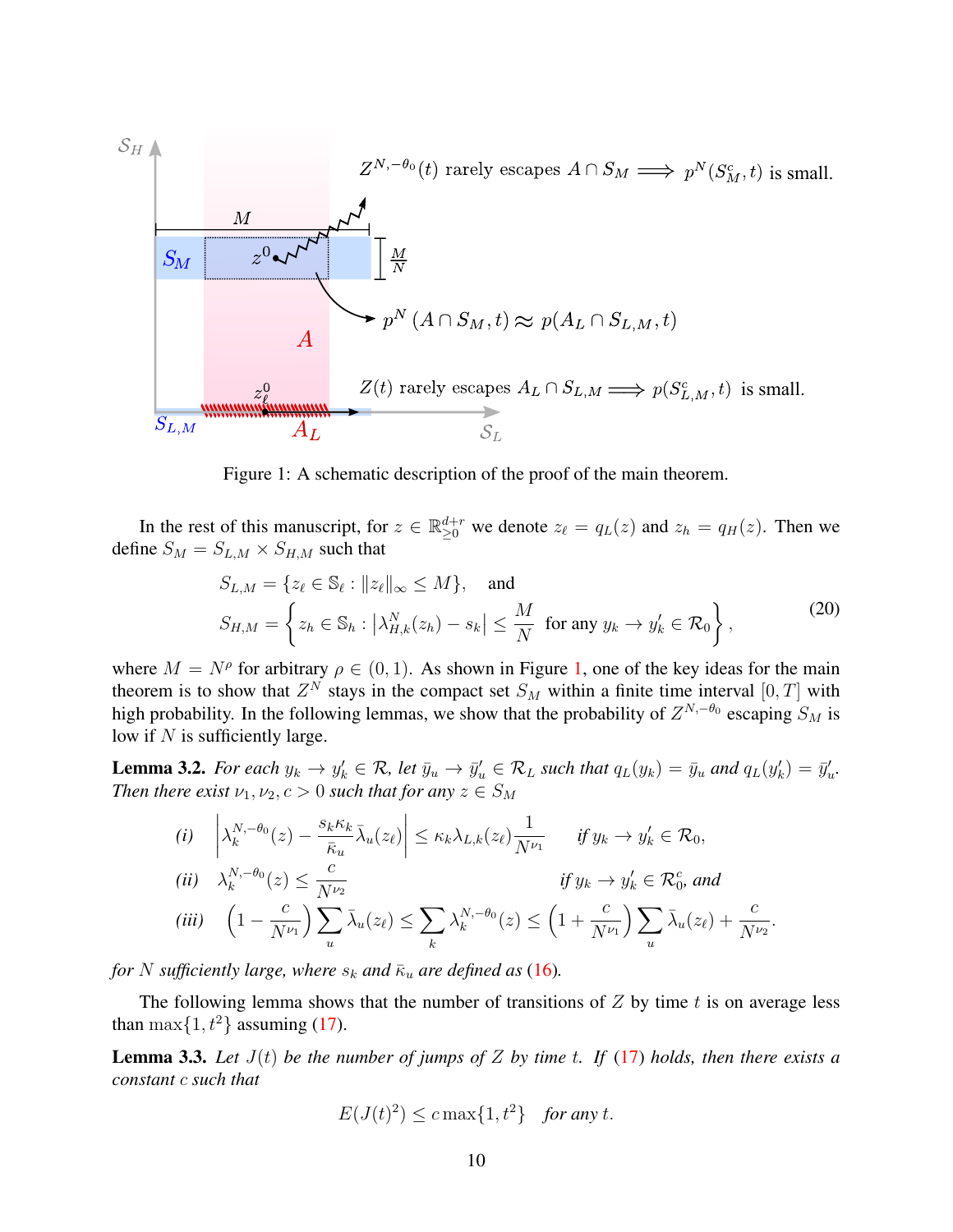**Remark 3.2.** *This guarantees that* Z *is* non-explosive *meaning that if we let*  $T_n$  *be the n the transition time of Z, then*  $\lim_{n\to\infty}T_n = \infty$  *almost surely. Then Z does not transition infinitely many times on any finite time interval* [0, T]*, which means* Z *is uniquely well-defined process satisfying* [\(6\)](#page-3-1) with the intensity functions  $\bar{\lambda}_u$ .

Now we investigate how many transitions are required for  $Z^{N,-\theta_0}(t)$  to escape the set  $S_M$ . In the following lemmas, we use the floor function  $|x|$  that is the greatest integer less than x.

<span id="page-10-1"></span>**Lemma 3.4.** Let  $\tau_r^N$  be the first time for  $\lfloor r \rfloor$  th transition of  $Z^{N,-\theta_0}$ . Then there exists a constant  $c > 0$  such that  $p^N(S_M^c, t) \leq P(\tau_{cM}^N < t)$  for  $M = N^{\rho}$  with arbitrary  $\rho \in (0, 1)$  as long as N is *sufficiently large.*

<span id="page-10-2"></span>**Remark 3.3.** Let  $\tau_r$  be the first time for  $|r|$  th transition of Z. Then as shown in the proof of Lemma [3.4,](#page-10-1)  $\{z_{\ell}: |z_{\ell}-z_{\ell}^0|\leq c'''M\}\subseteq S_{L,M}$  for some  $c'''>0$ . Therefore  $p(S_{L,M}, t)\leq P(\tau_{c'''M}< t)$ .

Now, Lemma [3.2](#page-9-1) and Lemma [3.4](#page-10-1) are combined to show [\(18\)](#page-8-2). Before we introduce Lemma  $\sum_{u} \bar{\lambda}_u(z_\ell) > 0$  for any state z. Since  $\bar{\lambda}_u$  is a non-zero polynomial as defined in [\(16\)](#page-6-0), it follows that [3.5,](#page-10-0) we remind that  $Z(t)$  is irreducible. Therefore every state of Z is non-absorbing meaning that

<span id="page-10-3"></span>
$$
\min_{z_{\ell}} \sum_{u} \bar{\lambda}_u(z_{\ell}) > 0, \text{ and so } \min_{z} \sum_{k} \lambda_k^{N, -\theta_0}(z) > 0. \tag{21}
$$

<span id="page-10-0"></span>**Lemma 3.5.** *For any t there exists*  $c > 0$  *and*  $\nu_0 > 0$  *that* 

$$
p^N(S_M^c, t) \le \frac{c_1 \max\{1, t^2\}}{N^{\nu_0}}
$$
 and  $p(S_{L,M}^c, t) \le \frac{c_1 \max\{1, t^2\}}{N^{\nu_0}}$ .

*Proof.* Let the two stopping times  $\tau_M^N$  and  $\tau_M$  be defined as Lemma [3.4](#page-10-1) and Remark [3.3.](#page-10-2) Then  $p^N(S_M^c, t) \le P(\tau_{cM}^N < t)$  and  $p(S_{L,M}^c, t) \le P(\tau_{cM} < t)$  for some  $c > 0$ . Hence we show the bounds for  $P^N(\tau_{cM}^N < t)$  and  $P(\tau_{cM} < t)$ .

Let  $Path_{M'}$  be a collection of all possible  $\lfloor cM \rfloor = M'$  consecutive reactions in R for  $Z^N$ started at  $Z^N(0) = (z^0_\ell, z^0_h)$ . Each element  $\eta \in Path_{M'}$  is an ordered set of M' reactions in R. That is,

$$
\eta = \{y(\eta, 1) \to y'(\eta, 1), \dots, y(\eta, M') \to y'(\eta, M')\},\
$$

where  $y(\eta, i) \to y'(\eta, i) \in \mathcal{R}$  for each i. We define  $w(\eta, j)$  be a state after j consecutive jumps in  $\eta$  from  $Z^{N,-\theta_0}(0) = (x_\ell, x_h)$ . That is,

$$
w(\eta, j) = Z^N(0) + \sum_{i=1}^j (y'(\eta, i) - y(\eta, i)) = (w(\eta, j)_\ell, w(\eta, j)_h)
$$
\n(22)

for  $j = 1, 2, \ldots, M'$ , where

$$
w(\eta, j)_{\ell} = \left(z_{\ell}^{0} + \sum_{i=1}^{j} q_{L}(y'(\eta, i) - y(\eta, i))\right) \text{ and}
$$

$$
w(\eta, j)_{h} = \left(z_{h}^{0} + \sum_{i=1}^{j} q_{H}(y'(\eta, i) - y(\eta, i))\right).
$$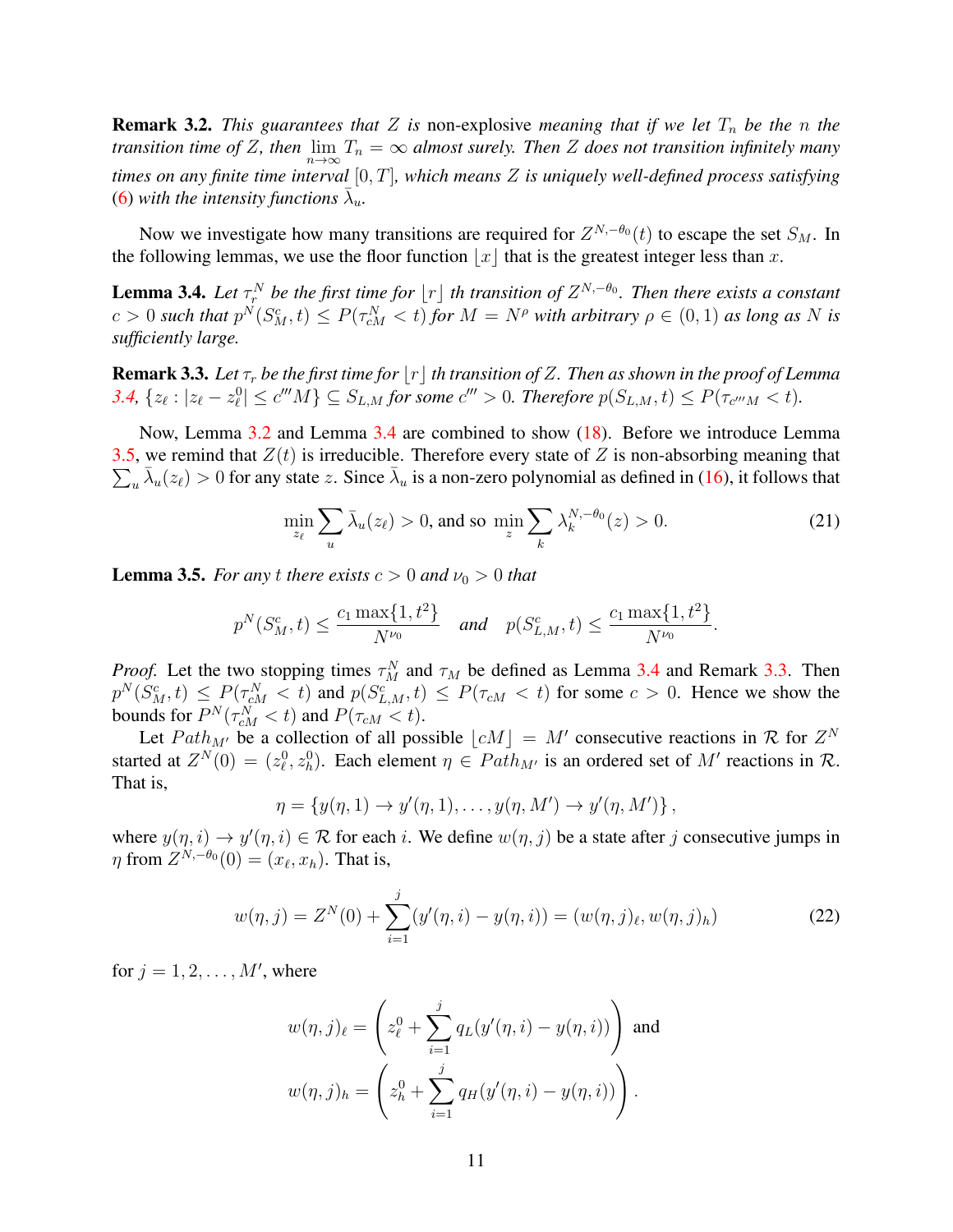Note that  $w(\eta, j) \in S_M$  since we choose c as  $Z^{N, -\theta_0}$  needs at least M' transitions to escape  $S_M$ . Let  $Path_{M',0} = \{\eta : y(\eta,i) \to y'(\eta,i) \in \mathcal{R}_0 \text{ for each } i\}.$  Then for  $\eta \in Path_{M',0}$  we denote by  $A_{\eta}$  represent the event of M' consecutive jumps for  $Z^{N,-\theta_0}$  along the ordered reactions in  $\eta \in \text{Path}_{M'}$ . Let also  $\bar{A}_{\eta}$  the event of M' consecutive jumps for Z along the ordered reactions  $q_L(y(\eta, 1)) \to q_L(y'(\eta, 1)), \ldots, q_L(y(\eta, M')) \to q_L(y'(\eta, M')).$ 

We now show two key steps. First, conditioning on the event  $A_{\eta}$ , the stopping time  $\tau_{cM}^{N}$  is sum of exponential distributions  $T_i^N$  with rate  $\lambda^N(w(\eta, j))$  [\[27\]](#page-27-9), where  $\lambda^{N, -\theta_0}(z) = \sum_k \lambda_k^{N, -\theta_0}$  $_{k}^{\prime\mathrm{V},-\theta_{0}}(z).$ More precisely,

<span id="page-11-0"></span>
$$
P(\tau_{cM}^N < t | A_\eta) = P\left(\sum_{i=1}^{M'} T_i^N < t\right),\tag{23}
$$

where  $T_i^N$ 's are independent exponential distributions with the rate  $\lambda^{N,-\theta_0}(w(\eta,i))$ . Lemma [3.2](#page-9-1) (iii) implies that  $\lambda^N(z) \leq 2\bar{\lambda}(z_\ell)$  for  $z \in S_M$ , where  $\bar{\lambda}(z_\ell) = \sum_u \bar{\lambda}(z_\ell)$ . Then this combined with [\(23\)](#page-11-0) implies that

$$
P(\tau_{cM}^N < t | A_\eta) \le P\left(\sum_{i=1}^{M'} T_i < t/2\right) = P\left(\tau_{cM} < t/2 | \bar{A}_\eta\right),\tag{24}
$$

where  $T_i$ 's are independent exponential distributions with the rate  $\sum_u \bar{\lambda}_u(w(\eta, i)_\ell)$ .

Second, note that for each  $\eta \in Path_{M'}$ , the event  $A_n$  occurs if and only if the reaction  $y(\eta, i) \to$  $y'(\eta, i)$  fires at each state  $w(\eta, i)$  among all reactions in  $\mathcal{R}$ . This implies that

<span id="page-11-3"></span><span id="page-11-2"></span><span id="page-11-1"></span>
$$
P(A_{\eta}) = \prod_{i=1}^{M'} \frac{\lambda_{\eta,i}^{N,-\theta_0}(w(\eta,i))}{\lambda^{N,-\theta_0}(w(\eta,i))},
$$

where  $\lambda_{\eta,i}^N$  is the intensity function of the reaction  $y(\eta,i) \to y'(\eta,i)$ . Lemma [3.2](#page-9-1) (i) and the fact that  $\lambda_{L,k}(z_\ell) = \frac{1}{\overline{\kappa}_u} \overline{\lambda}_u(z_\ell)$  if  $q_L(y_k) = \overline{y}_u$  imply that there exists  $c > 0$  such that for each  $\eta \in Path_{M',0}$ 

$$
\lambda_{\eta,i}^{N,-\theta_0}(w(\eta,i)) \le \left(\frac{s_k \kappa_k}{\bar{\kappa}_u} + \frac{\kappa_k}{\bar{\kappa}_u N^{\nu_1}}\right) \bar{\lambda}_{\eta,i}(w(\eta,i)_\ell) \le \left(1 + \frac{c}{N^{\nu_1}}\right) \bar{\lambda}_{\eta,i}(w(\eta,i)_\ell) \tag{25}
$$

for some  $c > 0$ , where  $\bar{\lambda}_{\eta,i}$  denotes the intensity of  $q_L(y(\eta,i)) \to q_L(y'(\eta,i))$ . Then Lemma [3.2](#page-9-1) (iii) and [\(25\)](#page-11-1) further imply that there exists  $c > 0$  such that for each  $\eta \in Path_{M',0}$ 

$$
P(A_{\eta}) \leq \left(\frac{\left(1+\frac{c}{N^{\nu_1}}\right)}{\left(1-\frac{c}{N^{\nu_1}}\right)}\right)^{cM} \prod_{i=1}^{M'} \frac{\bar{\lambda}_{\eta,i}(w(\eta,i)_{\ell})}{\bar{\lambda}(w(\eta,i)_{\ell})} = \left(\frac{\left(1+\frac{c}{N^{\nu_1}}\right)}{\left(1-\frac{c}{N^{\nu_1}}\right)}\right)^{cM} P(\bar{A}_{\eta}),\tag{26}
$$

For  $\eta \in Path_{M',0}^c$ , a reaction  $y(\eta, i) \to y'(\eta, i) \in \mathcal{R}_0^c$  for some *i*. Then

$$
P\left(\bigcup_{\eta \in Path_{M',0}^c} A_{\eta}\right) \le P(\text{a reaction in } R_0^c \text{ fires at a state lying in } S_M)
$$

$$
\le \max_{z \in S_M} \max_{y_k \to y_k' \in R_0^c} \frac{\lambda_k^{N,-\theta_0}(z)}{\lambda^{N,-\theta_0}(z)}.
$$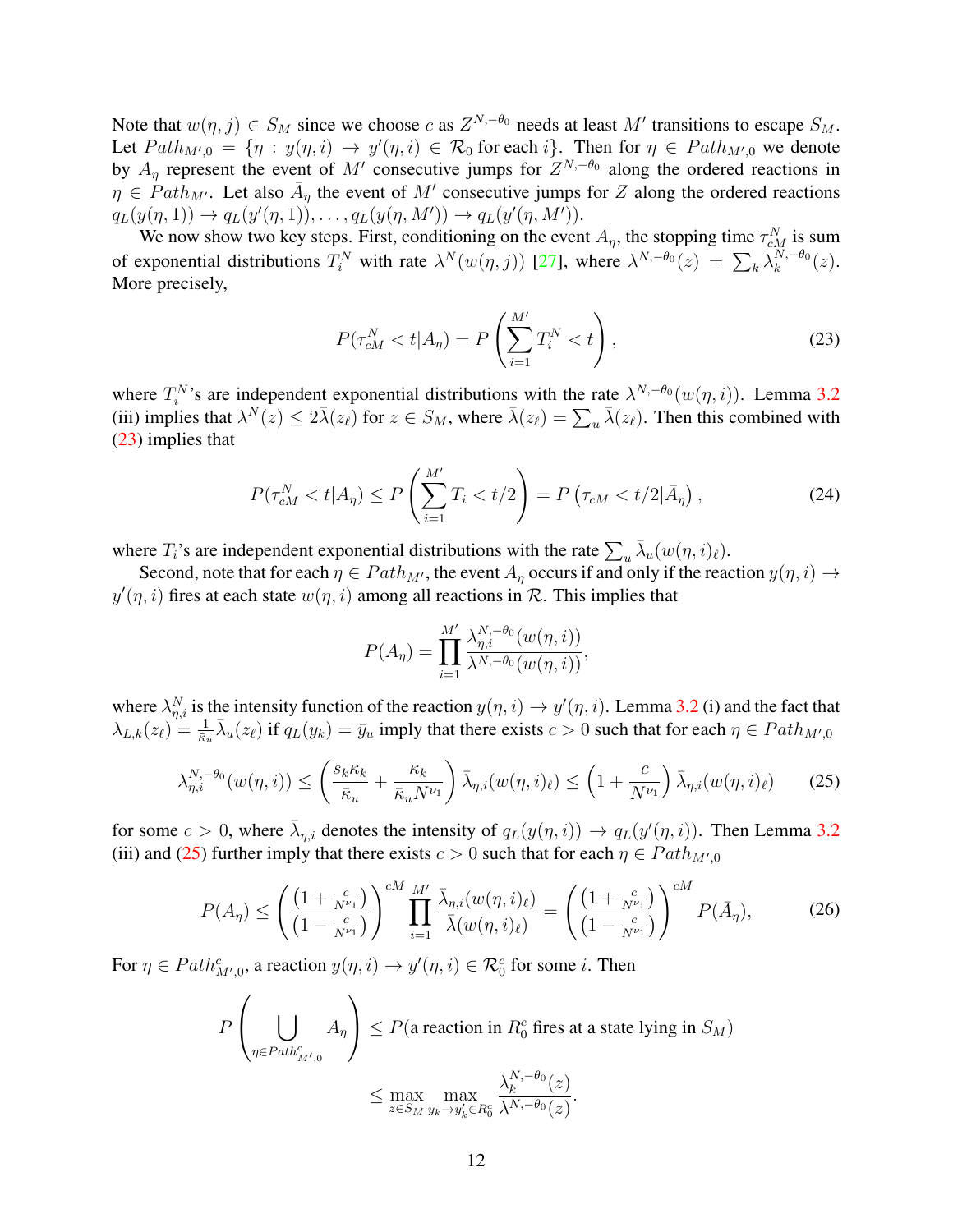Hence by Lemma  $3.2$  (ii) and  $(21)$ 

<span id="page-12-0"></span>
$$
P\left(\bigcup_{\eta \in Path_{M',0}^c} A_{\eta}\right) \leq \frac{c}{N^{\nu_2}}\tag{27}
$$

for some  $c > 0$ .

Consequently, by [\(24\)](#page-11-2), [\(26\)](#page-11-3) and [\(27\)](#page-12-0) there exists  $c > 0$  such that

$$
P(\tau_{cM}^{N} < t) = P\left(\tau_{cM}^{N} < t, \bigcup_{\eta \in Path_{M',0}} A_{\eta}\right) + P\left(\tau_{cM}^{N} < t, \bigcup_{\eta \in Path_{M',0}} A_{\eta}\right)
$$
(28)  

$$
\leq \sum_{\eta \in Path_{M',0}} P(\tau_{cM}^{N} < t | A_{\eta}) P(A_{\eta}) + \frac{c}{N^{\nu_{2}}}
$$
  

$$
\leq \left(\frac{\left(1 + \frac{c}{N^{\nu_{1}}}\right)}{\left(1 - \frac{c}{N^{\nu_{1}}}\right)}\right)^{cM} \sum_{\eta \in Path_{M',0}} P(\tau_{cM} < t/2 | \bar{A}_{\eta}) P(\bar{A}_{\eta}) + \frac{c}{N^{\nu_{2}}}
$$
  

$$
\leq \left(\frac{\left(1 + \frac{c}{N^{\nu_{1}}}\right)}{\left(1 - \frac{c}{N^{\nu_{1}}}\right)}\right)^{rM} P(\tau_{cM} < t/2) + \frac{c}{N^{\nu_{2}}}.
$$
(29)

Finally, we let  $J(t)$  be the number of jumps of Z by time t as we define in Lemma [3.5.](#page-10-0) Then, applying the Chebyshev's inequality and the result of Lemma [3.5,](#page-10-0) we have

$$
P(\tau_{cM} < t/2) \le P(J(t/2) > c) \le \frac{E(J(t/2)^2)}{(cM)^2} \le \frac{c' \max\{1, t^2\}}{M^2},\tag{30}
$$

for some  $c' > 0$ . Recall that  $M = N^{\rho}$ . Then we have

<span id="page-12-2"></span><span id="page-12-1"></span>
$$
\lim_{N \to \infty} \left( \frac{\left(1 + \frac{c}{N^{\nu_1}}\right)}{\left(1 - \frac{c}{N^{\nu_1}}\right)} \right)^{rM} = 1,\tag{31}
$$

because  $\nu_1 = 1 - \rho$  as shown in the proof of Lemma [3.2.](#page-9-1) We further recall that  $\nu_2$  in Lemma [3.2](#page-9-1) tends to 1, as  $\rho \to 0$ . Thus we choose  $\rho$  sufficiently small. Then by [\(29\)](#page-12-1)–[\(31\)](#page-12-2), the desired bounds follow with some  $\nu_0$ .  $\Box$ 

With Lemma [3.5,](#page-10-0) we can conclude that both  $Z^{N,-\theta_0}$  and Z likely stay in  $S_M$  and  $S_{L,M}$ , respectively within [0, t] as long as N is sufficiently large. As the confined set  $S_M$  and  $S_{L,M}$  have finitely many states, by using this advantage we can compare the probability densities of the two processes confined onto  $S_M$  and  $S_{L,M}$ , respectively. To compare the two probability densities, we use the following multi dimensional Gronwall's inequality [\[9\]](#page-26-5).

<span id="page-12-3"></span>**Lemma 3.6.** Suppose for any vector  $u_0 \in \mathbb{R}_{\geq 0}^n$  with  $||u_0||_1 = 1$ , a system of differential equation

<span id="page-12-4"></span>
$$
\begin{cases}\n\frac{d}{dt}u(t) = Au, \\
u(0) = u_0,\n\end{cases}
$$
\n(32)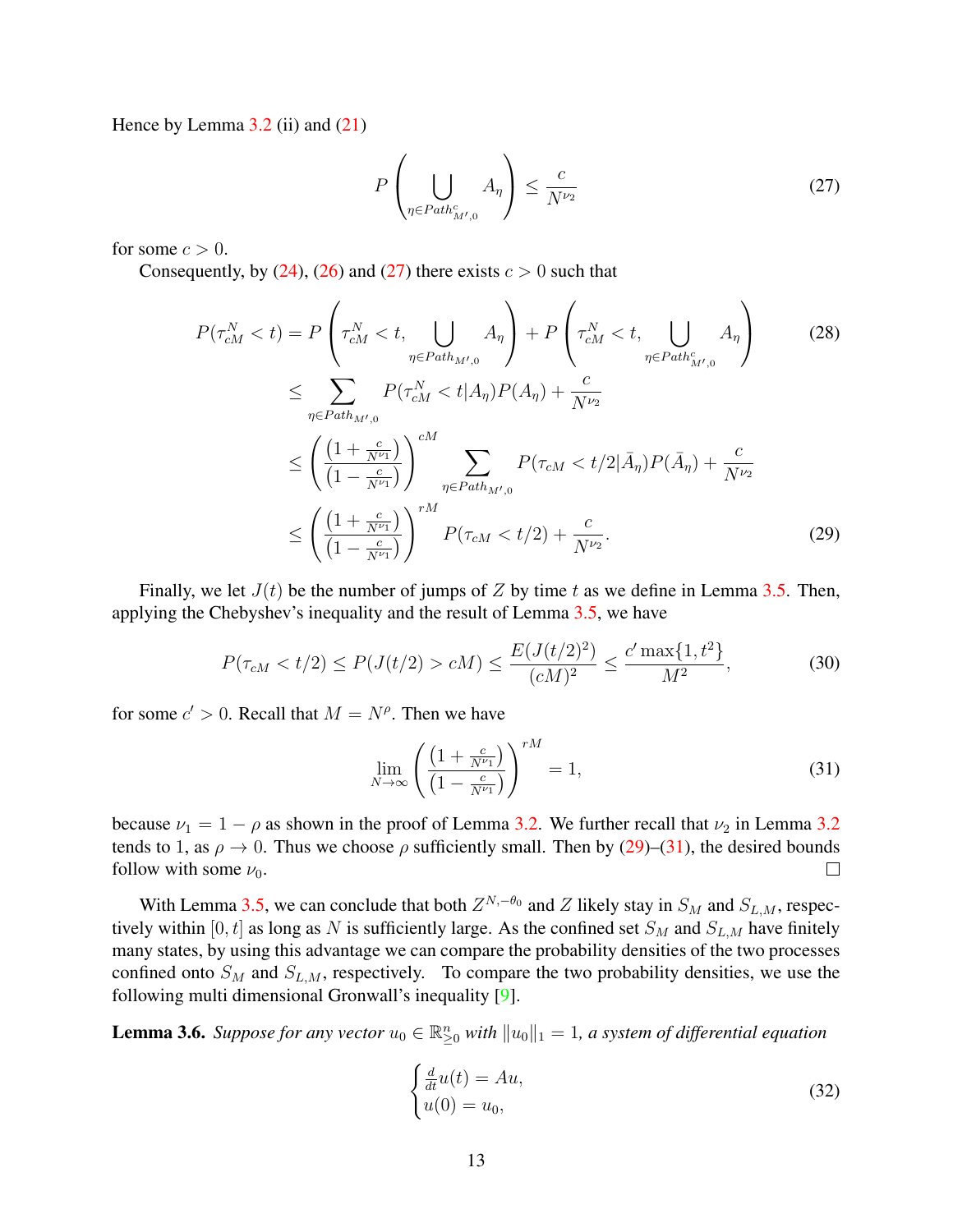*admits a unique solution*  $u(t) \in \mathbb{R}_{\geq 0}^n$  such that  $u_i(t) \geq 0$  for each i and  $||u(t)||_1 = 1$  for any t.  $Suppose \ v \ satisfies \ \frac{d}{dt}v(t) \le Av(t) + b$  *for some*  $b \in R^n$ *. Then for each t,* 

$$
v(t) \leq tb + t^2 \bar{A}b,
$$

where  $\overline{A}$  *is an*  $n \times n$  *matrix such that*  $\overline{A}_{ij} = \max_{k,m} A_{km}$ *.* 

As two probability densities  $p^N$  and p solve two similar systems of ordinary differential equation, respectively, Lemma [3.6](#page-12-3) helps finding the distance between the two densities.

<span id="page-13-0"></span>**Lemma 3.7.** For any t and for any  $A \subset \mathbb{R}^{d+r}_{\geq 0}$ , there exist  $c > 0$ ,  $c' > 0$  and  $\nu'_0 > 0$  such that

$$
|p^{N}(A \cap S_{M}, t) - p(A_{L} \cap S_{L,M}, t)| \leq \frac{cM^{c'} \max\{1, t^{2}\}}{N^{\nu'_{0}}},
$$

*where*  $A_L = \{q_L(z) : z \in A\}.$ 

*Proof.* The probability density  $p(z_\ell, t)$  of  $Z(t)$  satisfies the Kolomogorov forward equation (chemical master equation) [\(4\)](#page-3-2)

$$
\frac{d}{dt}p(z_{\ell},t) = \sum_{u} \bar{\lambda}_{u}(z_{\ell} - \bar{y}'_{u} + \bar{y}_{u})p(z_{\ell} - \bar{y}'_{u} + \bar{y}_{u},t) - \sum_{u} \bar{\lambda}_{u}(z_{\ell})p(z_{\ell},t). \tag{33}
$$

By considering  $p(t) = {p(z, t)}_{z_t \in S_{L,M}}$  as a column vector, [\(33\)](#page-13-1) is equivalent to

<span id="page-13-2"></span><span id="page-13-1"></span>
$$
\frac{d}{dt}p(t) = \mathcal{L}^M p(t) + b_{in}^M - b_{out}^M,
$$
\n(34)

where  $L^M$  is an  $|S_{L,M}| \times |S_{L,M}|$  matrix, and  $b_{out}^M$  and  $b_{in}^M$  are column vectors. The ij entry  $L^M(i, j)$ with  $i \neq j$  is the transition rate from the j th state to the i th state in  $S_{L,M}$ , and  $L^M(i,i)$  $-\sum_j L^M(i,j)$ . The the vector  $b_{in}^M$  represents the in-flow from  $S_{L,M}^c$  to  $S_{L,M}$ , and hence it is defined as for the i the state  $z_\ell \in S_{L,M}$ , the i th entry is

$$
b_{in}^{M}(i) = \sum_{\substack{\bar{y}_{u} \to \bar{y}_{u}^{\prime} \\ z_{\ell} - \bar{y}_{u}^{\prime} + \bar{y}_{u} \in S_{L,M}^{c}}} \bar{\lambda}_{u} (z_{\ell} - \bar{y}_{u}^{\prime} + \bar{y}_{u}) p(z_{\ell} - \bar{y}_{u}^{\prime} + \bar{y}_{u}, t)
$$
(35)

For any  $z_\ell \in S_{L,M}$ , the state  $z_\ell - \bar{y}'_u + \bar{y}_u$  belongs to  $S_{L,rM}$  for some  $r > 1$ . Hence  $\bar{\lambda}_u(z_\ell \bar{y}'_u + \bar{y}_u$ )  $\leq cM^{\max_k \|\bar{y}_u\|_1}$  because  $\bar{\lambda}_u$  is a polynomial of degree  $\|\bar{y}_u\|_1$ . Moreover, by applying Lemma [3.4](#page-10-1) and Lemma [3.5](#page-10-0) for  $rM$  instead of M, we have  $p(z_\ell - \bar{y}'_u + \bar{y}_u, t) \leq c \frac{\max\{1, t^2\}}{N^{\nu_3}}$  $\frac{X\{1,t^2\}}{N^{\nu_3}}$  for some  $\nu_0 \in (0,1)$ . Therefore with a sufficiently small  $\rho$ , each entry  $b_{in}^M(i)$  is less than  $\frac{c}{N^{\nu_3}}$  for some  $c > 0$ and  $\nu_3 \in (0, 1)$ . In the same way, we can show also that there exist  $c > 0$  and  $\nu_4 \in (0, 1)$  such that  $b_{out}^M(i) \le \frac{c}{N^{\nu_4}}$  for each i. Hence we have the following componentwise inequality from [\(34\)](#page-13-2):

<span id="page-13-3"></span>
$$
\mathcal{L}^M p(t) - b_1^N \le \frac{d}{dt} p(t) \le \mathcal{L}^M p(t) + b_1^N,\tag{36}
$$

where  $b_1^N$  is a column vector with each entry  $\frac{c}{N^{\nu_3}}$ .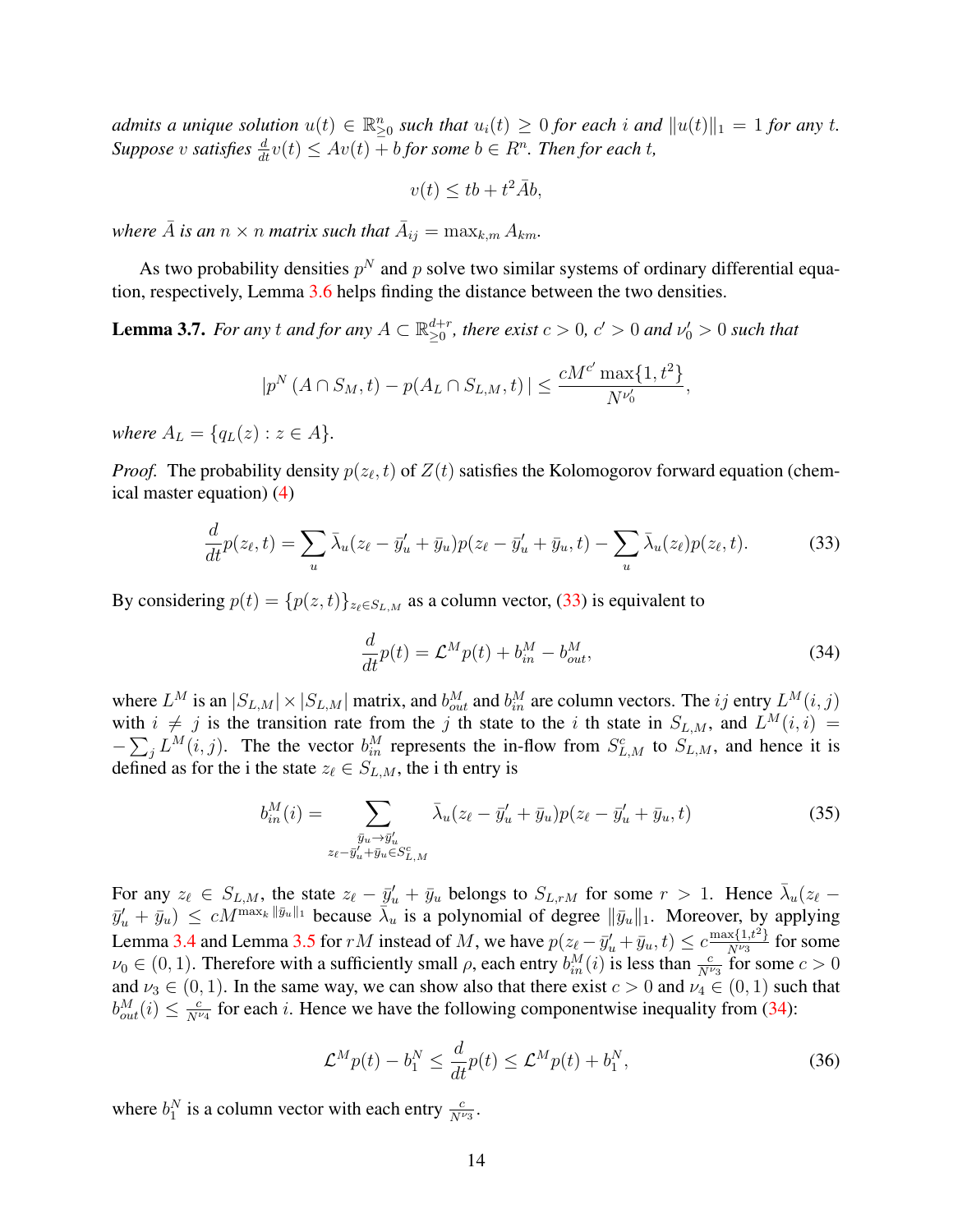Now we turn to the Kolomogorov forward equation for  $p^{N}(z,t)$ . We first recall that as defined in [\(10\)](#page-4-1), the reaction vector of  $Z^{N,-\theta_0}$  is scaled so that the transition for each entry is  $\frac{y'_{k,i}-y_{k,i}}{N^{\alpha_i}}$  $\frac{e^{i\theta k, i}}{N^{\alpha_i}}$ . Thus we denote this scaled reaction vector by  $y_k^N - y_k^N$ . Then for each  $z \in S_M$ , the distribution  $p^N(z, t)$ satisfies

$$
\frac{d}{dt}p^N(z,t) = \sum_k \lambda_k^{N,-\theta_0} (z - y'^N_k - y^N_k) p^N(z - y'^N_k + y^N_k, t) - \sum_k \lambda_k^{N,-\theta_0} (z) p^N(z,t). \tag{37}
$$

Then we show that the two differential equations  $(37)$  and  $(33)$  are similar with Lemma [3.2.](#page-9-1) Note that as we discussed above, some state  $z - y'_k + y_k$  in [\(37\)](#page-14-0) may be outside  $S_M$ . However, such states can be encompassed by  $S_{rM}$  for some  $r > 1$ , and Lemma [3.2](#page-9-1) still holds for  $S_{rM}$  with different constant c. Hence we can apply Lemma [3.2](#page-9-1) for each  $z - y'_k + y_k \in S^c_M$ .

Let  $p_L^N(z_\ell, t) = \sum$  $z{\in}A{\cap}S_M$  $q_L(z)=z_\ell$  $p^{N}(z, t)$ , which represents the probability density of the projected

process  $q_L(Z^N(t))$ . For each  $z \in S_{rM}$ , if  $y_k \to y'_k \in \mathcal{R}_0$ , then Lemma [3.2](#page-9-1) (i) implies that  $\bar\lambda_k^{N,-\theta_0}$  $k^{N,-\theta_0}(z)\,\leq\,\frac{s_k\kappa_k}{\bar{\kappa}_u}$  $\frac{k\kappa_k}{\kappa_u}\hat{\lambda}_u(z_\ell) + \kappa_k\lambda_{L,k}(z_\ell)\frac{1}{N^{\nu_1}}$ . Since  $\lambda_{L,k}(z_\ell) \leq (cM)^{\max_k \|y_k\|_{\infty}}$  for any  $z_\ell \in S_{L,rM}$ , there exists  $c > 0$  such that for any  $z_\ell \in S_{L,rM}$ ,

<span id="page-14-0"></span>
$$
\sum_{\substack{z \in A \cap S_M \\ q_L(z) = z_\ell}} \sum_{y_k \to y'_k \in \mathcal{R}_0} \lambda_k^N (z - y'^N_k - y^N_k) p^N (z - y'^N_k - y^N_k, t) \n\le \sum_u \bar{\lambda}_u (z_\ell - \bar{y}'_u + \bar{y}_u) p^N_L (z_\ell - \bar{y}'_u + \bar{y}_u, t) + c \frac{M^{\max_k \|y_k\|_\infty}}{N^{\nu_1}}.
$$
\n(38)

Lemma [3.2](#page-9-1) (ii) further implies that

<span id="page-14-2"></span><span id="page-14-1"></span>
$$
\sum_{\substack{z \in A \cap S_M \\ q_L(z) = z_\ell}} \sum_{y_k \to y'_k \in \mathcal{R}_0^c} \lambda_k^{N, -\theta_0}(z) p^N(z, t) \le \frac{c M^{\max_k \|y_k\|_\infty}}{N^{\nu_2}} \tag{39}
$$

Hence by using [\(38\)](#page-14-1) and [\(39\)](#page-14-2), we take  $\sum_{z \in A \cap S_M}$  in [\(37\)](#page-14-0) to show that for sufficiently small  $\rho$  there  $q_L(z)=z_\ell$ exists  $c > 0$  and  $\nu_4 \in (0, 1)$  such that for any  $z_\ell \in S_{L,M}$ 

$$
\frac{d}{dt}p_L^N(z_\ell, t)
$$
\n
$$
= \sum_{\substack{z \in A \cap S_M \\ q_L(z) = z_\ell}} \left( \sum_k \lambda_k^{N, -\theta_0} (z - y_k^{\prime N} - y^N) p^N(z - y_k^{\prime N} + y_k^N, t) - \sum_k \lambda_k^{N, -\theta_0} (z) p^N(z, t) \right)
$$
\n
$$
\leq \sum_u \bar{\lambda}_u (z_\ell - \bar{y}_u + \bar{y}_u) p^N(z_\ell - \bar{y}_u^{\prime} + \bar{y}_u, t) - \sum_u \bar{\lambda}_u (z_\ell) p^N(z_\ell, t) + \frac{c}{N^{\nu_4}}.
$$

Hence as we derived [\(36\)](#page-13-3), we have the following componentwise inequaility for the column vector  $p_L^N(t) = \{p_L^N(z_\ell, t)\}_{z_\ell \in S_{L,M}}$ : for some  $c > 0$  and  $\nu_5 \in (0, 1)$ 

$$
\mathcal{L}^M p_L^N(t) - b_2^N \le \frac{d}{dt} p_L^N(t) \le \mathcal{L}^M p_L^N(t) + b_2^N,
$$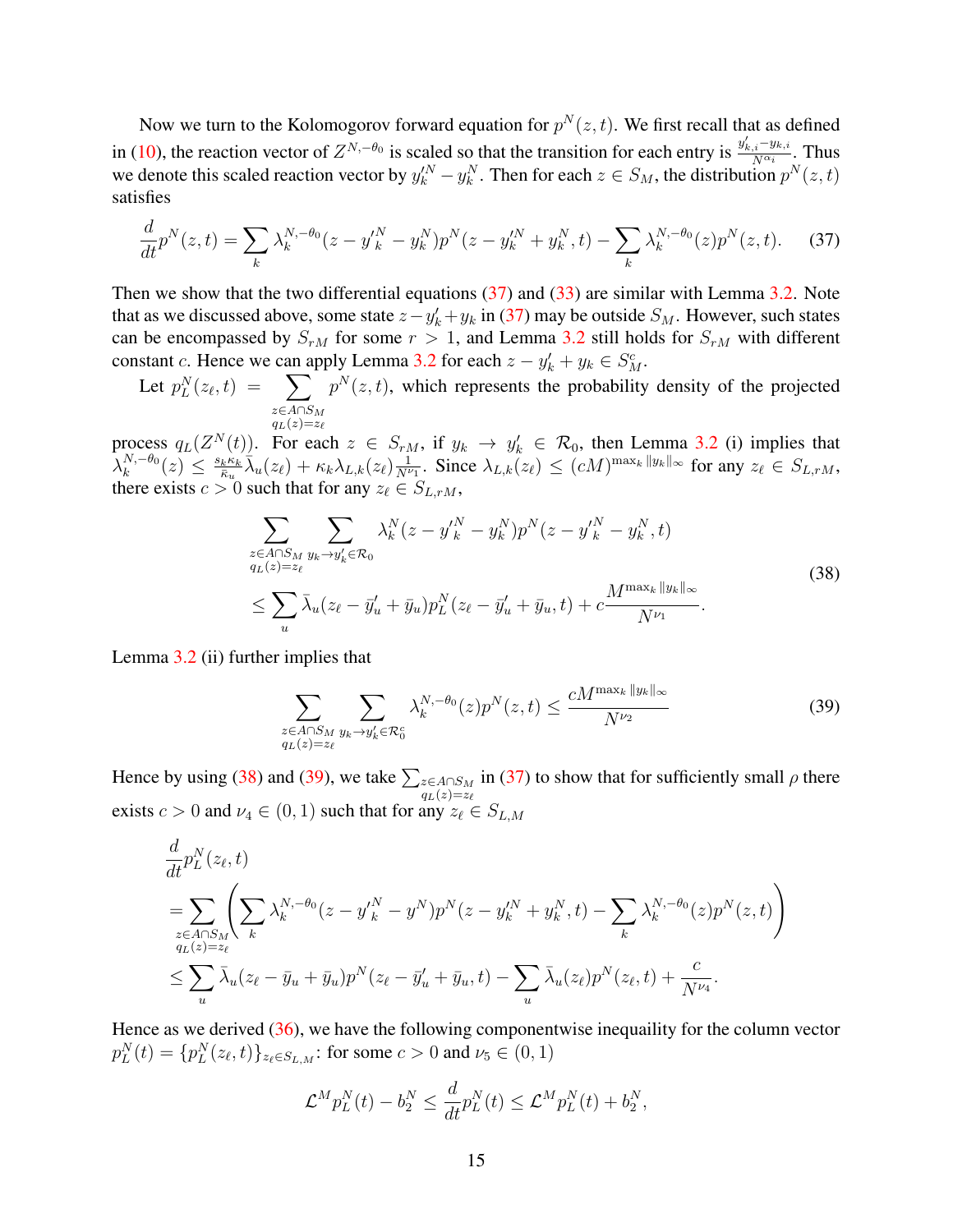where  $b_2^N$  is a column vetor with each entry  $\frac{c}{N^{\nu_4}}$ . By combining these inequalities with [\(36\)](#page-13-3), we have

$$
\mathcal{L}^{M}(p_{L}^{N}(t) - p(t)) - b^{N} \le \frac{d}{dt}(p_{L}^{N}(t) - p(t)) \le \mathcal{L}^{M}(p_{L}^{N}(t) - p(t)) + b^{N}, \tag{40}
$$

with a vector  $b^N$  such that each entry  $b^N(i)$  is  $\frac{c}{N^{\nu_5}}$  for some  $c > 0$  and  $\nu_5 \in (0, 1)$ .

Then we complete this proof applying Lemma  $3.6$  for  $(40)$ . Note first that a system of differential equation

<span id="page-15-1"></span>
$$
\begin{cases} \frac{d}{dt}u(t) = \mathcal{L}^M u, \\ u(0) = u_0, \end{cases}
$$

admits a unique solution  $u(t)$  when  $||u_0||_1 = 1$  because we can regard  $\mathcal{L}^M$  as the transition rate matrix of a continuous time Markov chain defined on  $S_{L,M}$ . Hence applying Lemma [3.6](#page-12-3) for [\(40\)](#page-15-1) with  $v(t) = p_L^N(t) - p(t)$  and  $v(t) = p(t) - p_L^N(t)$  respectively, we have

$$
|p_L^N(t) - p(t)| \le tb^N + t^2 |S_{L,M}| \mathcal{L}_{max}^M b^N,
$$

where  $\mathcal{L}_{max}^M$  is the maximum entry of  $\mathcal{L}^M$ . Each entry of  $\mathcal{L}^M$  is either the reaction intensity  $\bar{\lambda}_u(z_\ell)$ or finite sum of  $\bar{\lambda}_u(z_\ell)$  at some  $z_\ell \in S_{L,M}$ . Hence  $\mathcal{L}_{max}^M$  can be bound by  $cM^{\max_u \|\bar{y}_u\|_1}$  for some  $c > 0$  because  $\max_u \max_{z_\ell \in S_{L,M}} \bar{\lambda}_u(z_\ell) \leq cM^{\max_u \|\bar{y}_u\|_1}$  for some  $c > 0$ . Furthermore note that  $|S_{L,M}| \leq M^d$  and each entry of  $b^N$  is  $\frac{c}{N^{\nu_4}}$ . Hence for each  $z_\ell \in S_{L,M}$ , we have

$$
|p^N(A \cap S_M, t) - p(A_L \cap S_{L,M}, t)| \leq \sum_{z_{\ell} \in S_{L,M}} |p_L^N(z_{\ell}, t) - p(z_{\ell}, t)| \leq \frac{cM^{c'} \max\{1, t^2\}}{N^{\nu_0'}}
$$

with sufficiently small  $\rho$  and some  $\nu'_0 \in (0, 1)$ .

### <span id="page-15-0"></span>4 Theorem [3.1](#page-8-0) with general kinetics

Theorem [3.1](#page-8-0) can hold for a reaction system under general kinetics as long as the scaled reaction intensities [\(11\)](#page-5-0) satisfy the following conditions.

<span id="page-15-2"></span>(CD1) The scaled reaction intensity for  $Z^{N,\gamma}(t)$  is also decomposed as following: for z such that  $q_L(z) \in \mathbb{Z}_{\geq 0}^d$  and  $Nq_H(z) \in \mathbb{Z}_{\geq 0}^r$ 

$$
\lambda_k^{N,\gamma}(z) = \kappa_k \lambda_{L,k}(q_L(z)) \lambda_{H,k}^{N,\gamma}(q_H(z)).
$$

<span id="page-15-4"></span>(CD2)  $\lambda_{L,k}$  grows polynomially: for any k, there exist positive constants  $c_1$  such that

$$
\lambda_{L,k}(z_\ell)\leq c_1\|z_\ell\|_\infty^{c_2}\quad\text{for any }z_\ell\in\mathbb{Z}_{\geq 0}^d.
$$

<span id="page-15-3"></span>(CD3) The limit  $\lim_{N\to\infty} \lambda_{H,k}^{N,\gamma}(z_h)$  exists for each  $z_h \in \mathcal{R}_{\geq 0}^r$  and we denote this limit by  $\bar{\lambda}_{H,k}(z_h)$ . Furthermore if  $|z - z^0| \leq \frac{M}{N}$ , then

$$
|\bar{\lambda}_{H,k}(z_h) - s_k| \leq \frac{M}{N}
$$
 and  $|\lambda_{H,k}^{N,\gamma}(z_h) - \bar{\lambda}_{H,k}(z_h)| \leq \frac{1}{N}$ ,

where  $s_k = \lim_{N \to \infty} \lambda_{H,k}^{N,\gamma}(z_h^0)$  with an initial condition  $z_h^0 \in \mathcal{R}_{\geq 0}^r$ .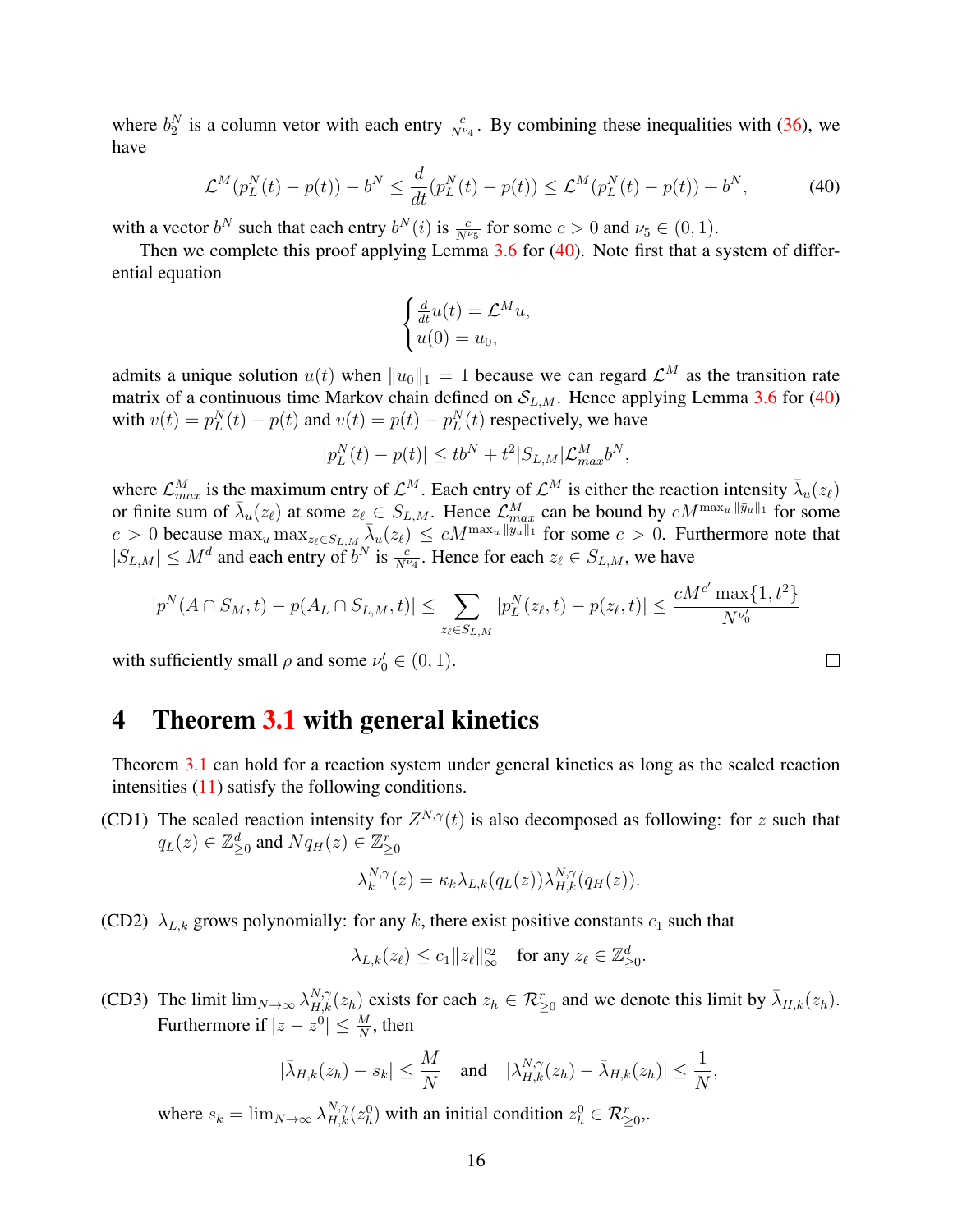Remark 4.1. *Conditions [\(CD1\)–](#page-15-2)[\(CD3\)](#page-15-3) hold under the stochastic mass action kinetics* [\(5\)](#page-3-3)*.*

Remark 4.2. *Polynomials, MichaelisMenten kinetics, hill functions and logarithms satisfy [\(CD2\)](#page-15-4) and [\(CD3\).](#page-15-3)*

Note that Lemma [3.4](#page-10-1) can be proved by using conditions [\(CD1\)](#page-15-2)[–\(CD3\)](#page-15-3) without properties of mass action kinetics. The other lemmas still hold without further modifications in the proofs. Thus for general kinetics satisfying conditions  $(CD1)$ – $(CD3)$ , Theorem  $(3.1)$  holds.

### <span id="page-16-0"></span>5 Examples

We apply Theorem [3.1](#page-8-0) for several multiscale biological systems. In the follow examples, the probability density of low order species in  $S_L$  can be approximated with explicit forms.

### 5.1 Futile Cycle

A futile cycle system  $(41)$  appears in  $[11, 22]$  $[11, 22]$  $[11, 22]$  as an example for computing rare event probabilities. In the system, species  $S_2$  is transformed to  $S_5$  through intermediate species  $S_3$ , and this transformation is catalyzed with  $S_1$ . In the opposite way,  $S_4$  catalyzes the transform of  $S_5$  to  $S_2$  with the intermediate form  $S_6$ . We added synthesis and degradation of the catalysts  $S_1$  and  $S_6$  to the original model.

<span id="page-16-1"></span>
$$
S_1 + S_2 \xrightarrow{\kappa_1} S_3, \quad S_3 \xrightarrow{\kappa_2} S_1 + S_2, \quad S_3 \xrightarrow{\kappa_3} S_1 + S_5
$$
  
\n
$$
S_4 + S_5 \xrightarrow{\kappa_4} S_6, \quad S_6 \xrightarrow{\kappa_5} S_4 + S_5, \quad S_6 \xrightarrow{\kappa_6} S_4 + S_2,
$$
  
\n
$$
\emptyset \xleftarrow{\kappa_7} S_1, \quad \emptyset \xrightarrow{\kappa_9} S_6.
$$
\n(41)

Let N be the scaling parameter. We set the initial copies of the species as  $S_2, S_3, S_5$  and  $S_6$ have initially high copies and  $S_1$  and  $S_4$  have initially low copies. In particular,  $X_i^N(0) = N$ for  $i = 2, 5, 6$ ,  $X_3^N(0) = 2N$ ,  $X_1^N(0) = 2$  and  $X_4^N(0) = 1$ . Hence  $S_L = \{S_1, S_4\}$  and  $S_H =$  $\{S_2, S_3, S_5, S_6\}$ . We choose the same rate constants as used in [\[11,](#page-26-6) [22\]](#page-27-10), and we assume that the scaling parameter  $\beta_k = 0$  for all the reaction rate constants so that  $\kappa_i = 0.1$  for  $i = 3, 6$  and  $\kappa_i = 1$ otherwise.

Under the mass-action kinetics, the initial reaction intensities are  $\lambda_1(X^N(0)) = \kappa_1 X_1^N(0) X_2^N(0) = \kappa_1 2N$ ,  $\lambda_2(X^N(0)) = \kappa_2 X_3^N(0) = \kappa_2 2N$ , and so on. Note that  $\lambda_k(X^N(0)) = \Theta(N)$  for each  $y_k \to y'_k \in \mathcal{R}_0$ , so the maximum order of the initial reaction intensity is  $\theta_0 = 1$ . By definition of  $\mathcal{R}_0$  [\(13\)](#page-5-2), the reactions are classified into  $\mathcal{R}_0$  and  $\mathcal{R}_0^c$  where  $\mathcal{R}_0^c$ contains the 7 and 8 th reactions, and the other reactions belong to  $\mathcal{R}_0$ .

We consider the scaled process  $Z^{N,-\theta_0}(t)$  such that  $Z^{N,-\theta_0}$ )<sub>i</sub> $(t) = N^{-\alpha_i}X^N(N^{-\theta_0}t)$ . We also consider the projected system  $(S_L, C_L, R_L, K_L)$ . By fix all the species  $S_H$  at their initial values, we obtain the parameter  $s_k$  for the projected system such that

$$
s_1 = \lim_{N \to \infty} \lambda_{H,1}^{N,-\theta_0}(Z^{N,-\theta_0}(0)) = \lim_{N \to \infty} \frac{N^{\beta_1 + y_1 \cdot \alpha}}{N^{\theta_0}} \frac{X_2^N(0)}{N} = 1,
$$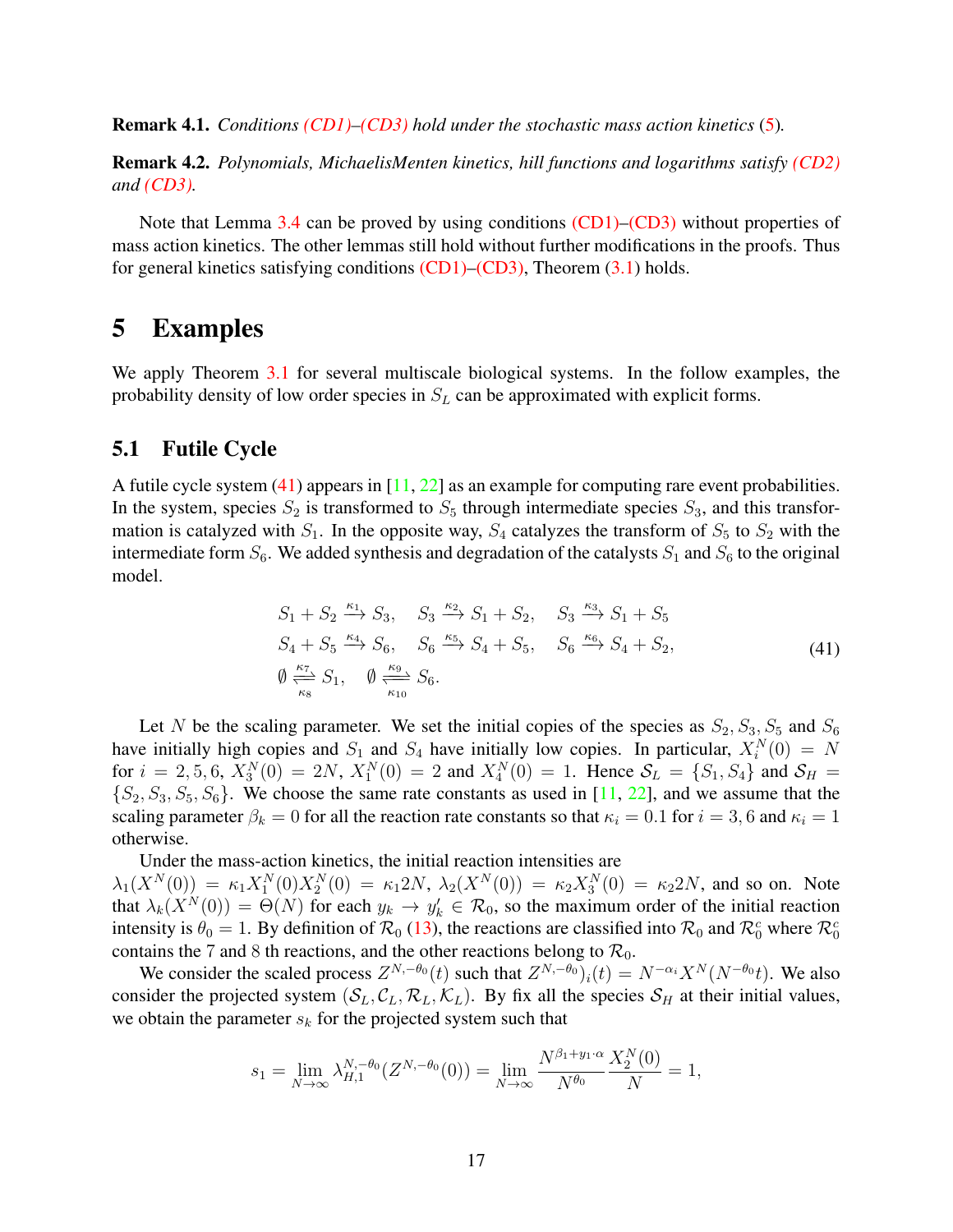and so on. Thus as shown in Section [2.4](#page-5-1) the projected system  $(S_L, C_L, \mathcal{R}_L, \mathcal{K}_L)$  is defined as

<span id="page-17-0"></span>
$$
S_1 \xrightarrow[2(\kappa_2 + \kappa_3)]{} 0 \xrightarrow[\kappa_4]{\kappa_5 + \kappa_6} S_4.
$$
 (42)

Both  $S_1$  and  $S_4$  in [\(42\)](#page-17-0) follow a simple birth-death process and hence the stationary distribution of  $Z$  is a Poisson distribution so that the condition  $(17)$  holds. Furthermore, unlikely in the original model [\(41\)](#page-16-1), probability densities of species  $S_1$  and  $S_5$  at time t are analytically tractable as it is shown in [\[15\]](#page-27-11) that the time evolution of the probabilities for a linear birth-death process is a convolution of Poisson distributions and multinomial distributions. Thus we can analytically approximate the dynamics of the species in  $S_L$  of the original system [\(41\)](#page-16-1). Figure [2A](#page-19-0) displays the density function of  $S_1$  for  $Z^{N,-\theta_0}(10)$  and the reduced system  $Z(10)$  with  $N = 100$ . Figure [2B](#page-19-0) displays the accuracy of the approximation indicating the convergence rate in the scaling parameter N as proved in Theorem [3.1.](#page-8-0)

### 5.2 Yeast Polarization

In this section, we consider a signal-transduction pathway  $(43)$ , which was introduced in [\[11\]](#page-26-6). In the system, species  $G$ , so-called 'G-proten', serves an important role in yeast polarization [\[24\]](#page-27-12).  $G$ goes through a separation-dephosphorylation-rebind cycle, as the 5th,6th and 7th reactions describe in [\(43\)](#page-17-1), respectively. And this cycle is activated by ligand-receptor binding.

<span id="page-17-1"></span>
$$
\emptyset \xrightarrow[\kappa_2/N]{\kappa_1/N} R, \quad L + R \xrightarrow{\kappa_3/N} RL + L, \quad RL \xrightarrow{\kappa_4/N} R,
$$
\n
$$
RL + G \xrightarrow{\kappa_5} G_a + G_{bg} \quad G_a \xrightarrow{\kappa_6/N} G_d,
$$
\n
$$
G_d + G_{bg} \xrightarrow{\kappa_7} G, \quad \emptyset \xrightarrow{\kappa_8} RL.
$$
\n(43)

We model this yeast polarization system with a multiscale stochastic mass-action system. Let N be the scaling parameter. We suppose that the initial copies of ligand  $L$ , protein  $G$  and its subunit  $G_{bq}$  are  $\Theta(1)$ , and other species have the copy numbers of order N. More precisely, for a multiscale process  $X^N(t)$  associated with [\(43\)](#page-17-1), we set  $X^N_R(0) = N, X^N_L(0) = 2, X^N_{RL}(0) =$  $N, X_G^N(0) = 5, X_{G_\alpha}^N(0) = N, X_{G_{bg}}^N(0) = 5$  and  $X_{G_d}^N(0) = N$ . As described in [\(43\)](#page-17-1), we scale the rate constants (see the caption of Figure [2](#page-19-0) for the values of  $\kappa_i$ 's). Then by computing the reaction intensities at  $X^N(0)$ , we have the maximum order of reaction intensity  $\theta_0$  and then we classify the reactions into  $\mathcal{R}_0 = \{y_k \to y_k : k = 5, 7\}$  and  $\mathcal{R}_0^c$ .

We approximate the scaled process  $Z^{N,-\theta_0}(t)$  under slow-timescale with the projected system  $(S_L, C_L, \mathcal{R}_L, \mathcal{K}_L)$ . The parameters  $s_k$  defined around [\(16\)](#page-6-0) are

$$
s_5 = \lim_{N \to \infty} \lambda_{H,5}^{N, -\theta_0} = \lim_{N \to \infty} N^{-\theta_0 + \beta_5 + y_5 \cdot \alpha} Z_{RL}^{N, -\theta_0}(0) = 1,
$$
  

$$
s_7 = \lim_{N \to \infty} \lambda_{H,7}^{N, -\theta_0} = \lim_{N \to \infty} N^{-\theta_0 + \beta_7 + y_7 \cdot \alpha} Z_{G_d}^{N, -\theta_0}(0) = 1.
$$

Then the projected system is

<span id="page-17-2"></span>
$$
G \xrightarrow[\kappa_7]{\kappa_5} G_{bg}.\tag{44}
$$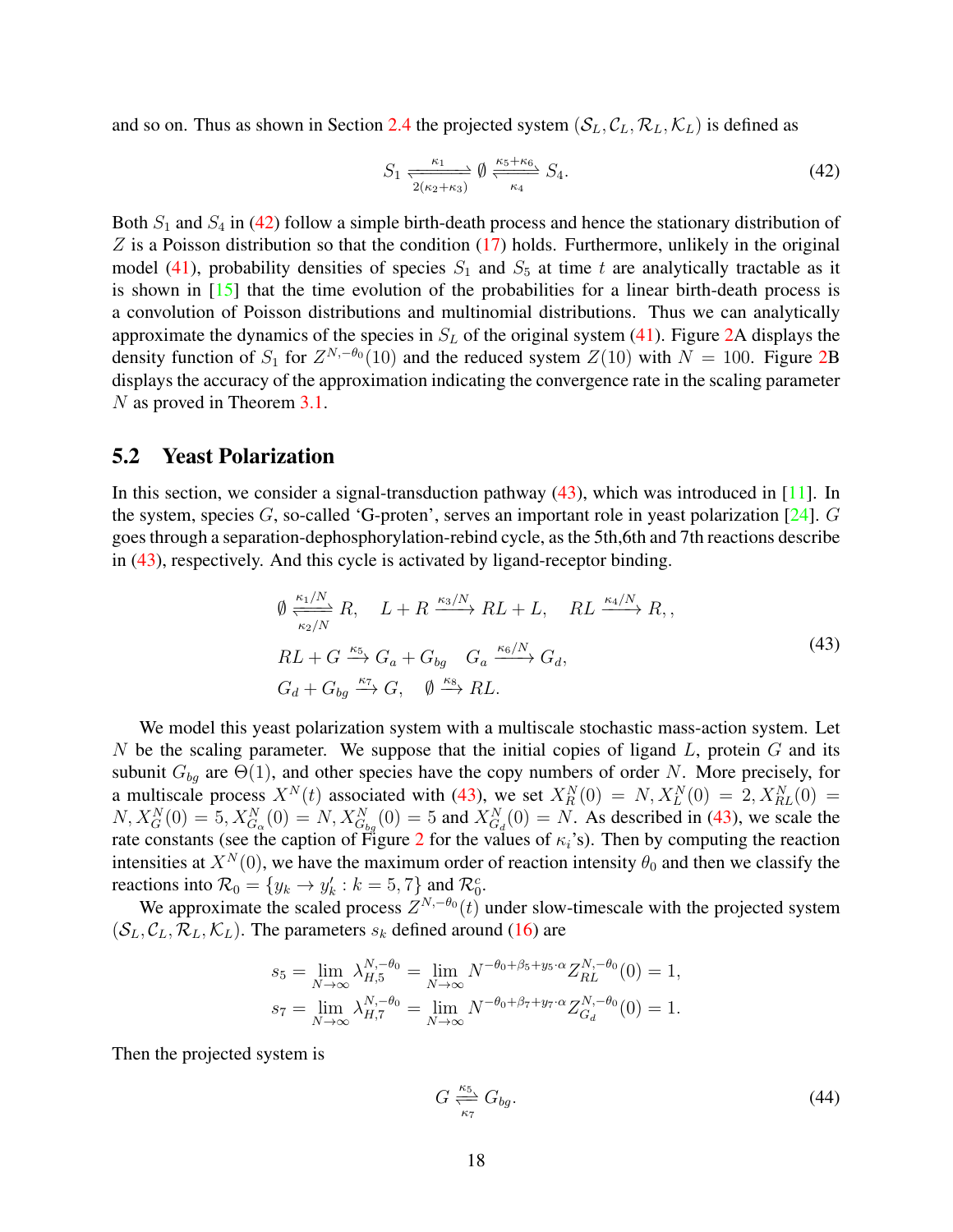The stochastic process  $Z(t) = (Z_G(t), Z_{G_{bg}}(t))$  associated with [\(44\)](#page-17-2) admits a finite state space as the total quantity of G and  $G_{ba}$  is preserved. Hence [\(17\)](#page-7-1) hold. Furthermore the probability density function can be analytically derived as  $p(t) = \mu e^{-Qt}$  where Q is the transition matrix of Z defined on  $\{(z_1, z_2) : z_1 + z_2 = Z_G(0) + Z_{G_{ba}}(0) = 10\}$  and  $\mu$  is the initial distribution of Z such that  $\mu(5, 5) = 1$ . We show model reduction in Figure [2C](#page-19-0)D with almost the same rate constants used in [\[11\]](#page-26-6). In Figure [2C](#page-19-0), letting  $N = 1000$ , we compare the probability densities of  $G_{bg}$  of  $Z^{N,-\theta_0}$ associated with [\(43\)](#page-17-1) and its reduced system Z associated with [\(44\)](#page-17-2) at time  $t = 10$ . Figure [2D](#page-19-0) furthermore shows the convergence rate of the approximation.

#### 5.3 p53 response to DNA damage

Network [\(45\)](#page-18-0) describes signaling pathway and negative feedback for activating p53 proteins in damages DNA, which is introduced in [\[5\]](#page-26-7). When DNA is damages, signaling kinases (S) such as ATM and Chk2 convert inactive p53 protein  $(P_0)$  to active p53 protein (P). The p53 protein also represses itself by the negative feedback loop with the Mdm2 protein (M). Another negative feedback loop between p53, the signal and inhibitor (I) is also present in this system. See a schematic description of this system in [\[5,](#page-26-7) Figure 1B]

<span id="page-18-0"></span>
$$
P_0 + S \xrightarrow{N\kappa_1} P + S,
$$
  
\n
$$
P_0 + M \xrightarrow{\kappa_2} M,
$$
  
\n
$$
P \xrightarrow{\kappa_4} P + M,
$$
  
\n
$$
P \xrightarrow{\kappa_5} P + I,
$$
  
\n
$$
S + M \xrightarrow{\kappa_6/N} S,
$$
  
\n
$$
S + I \xrightarrow{\kappa_7} I,
$$
  
\n
$$
P \xrightarrow{\kappa_8} \emptyset \xrightarrow{\kappa_{10}} M,
$$
  
\n
$$
S \xrightarrow{\kappa_{12}} \emptyset \xleftarrow{\kappa_{14}} I.
$$
  
\n(45)

To match the initial setting used in [\[5\]](#page-26-7), we assume that the inhibitor has low copies at the beginning. Furthermore we assume that  $P_0$  and P have also initially low copies. Precisely,  $X_{P_0}^N(0) =$  $5, X_{P_0}^N(0) = 0, X_I^N(0) = 1, X_N^N(0) = N$  and  $X_S^N(0) = 5N$ . Hence  $S_L = \{P_0, P, I\}$  and  $S_H = \{M, S\}$ . For each state  $x = (x_{P_0}, x_P, x_S, x_M, x_I)$ , the reaction intensities  $\lambda_1$  and  $\lambda_7$  contain hill-functions as

$$
\lambda_1(x) = N\kappa_1 x_{P_0} \frac{x_S}{x_S + c_1}
$$
, and  $\lambda_7(x) = \kappa_7 x_S \frac{x_I}{x_I + c_2}$ ,

for some positive constants  $c_1$  and  $c_2$ . The other intensities follow the mass-action kinetics [\(5\)](#page-3-3). Under the scaled rate constants shown in [\(45\)](#page-18-0). Then the maximum order  $\theta_0$  of the intensities is 1 so that  $\mathcal{R}_0$  contains reaction 1, 2, 3, 6, 7, 9, 11 and 12. For the process  $Z^{N,-\theta_0}(t)$  under slowtimescale, the associated projected network  $(S_L, C_L, \mathcal{R}_L, \mathcal{K}_L)$  is

$$
P_0 \xrightarrow{s_1 \kappa_1} P
$$
  
\n
$$
s_8 \kappa_8 \searrow s_2 \kappa_2 \swarrow s_3 \kappa_3
$$
  
\n
$$
\emptyset
$$

where the parameters  $s_k$ 's are defined as in [\(16\)](#page-6-0). Especially for the non-mass action intensity  $\lambda_1^N(Z^{N,-\theta_0}(0))$  we have

$$
s_1 = \lim_{N \to \infty} \lambda_{H,1}^{N,-\theta_0}(q_H(Z^{N,-\theta_0}(0))) = N^{-\theta_0+\beta_1} \frac{N}{N+c_1} = 1.
$$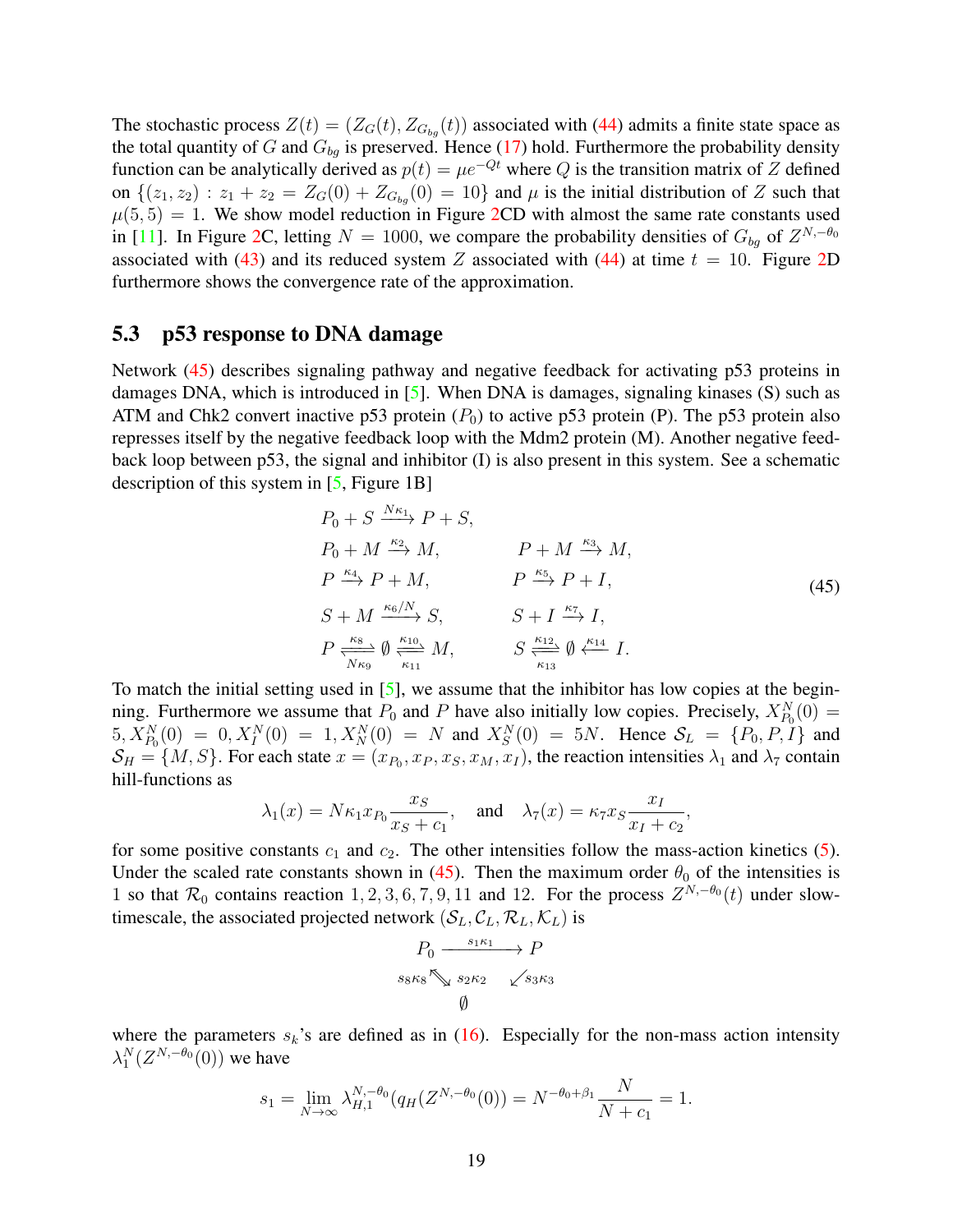<span id="page-19-0"></span>

Figure 2: **AB.** Model reduction for the futile system [\(41\)](#page-16-1). Parameters are  $\kappa_3 = 0.1$  and  $\kappa_6 = 0.1$ , and  $\kappa_i = 1$  otherwise. The probability density of the original model is calculated with  $10^5$ times of Gillespie's simulations [\[13\]](#page-26-8). A. Comparison of the distributions  $P(S_1^{N,-\theta_0}(t) = z_\ell)$ ) and  $P(S_1(t) = z_\ell)$  at  $t = 100$  with  $N = 10^4$ . **B.** Convergence  $d(N) = |P(Z^{N,-\theta_0}(t)| \in$ A) –  $P(Z(t) \in A)$  as N increases for  $A = \{S_1 = 3 \text{ or } 4\}$  at  $t = 100$ . CD. Model reduc-tion for the yeast polarization system [\(43\)](#page-17-1). Parameters are  $\kappa_1 = 3.8, \kappa_2 = 40, \kappa_3 = 42, \kappa_4 = 1$  $10, \kappa_5 = 0.011, \kappa_6 = 10, \kappa_7 = 1$  and  $\kappa_8 = 3.21$ . The probability density of the original model is calculated with  $10^7$  times of Gillespie's simulations. C. Comparison of the distributions  $P(G_{bg}^{N,-\theta_0}(t) = z_\ell)$  and  $P(G_{bg}(t) = z_\ell)$  at  $t = 10$  with  $N = 10^3$ . **D.** Convergence of  $d(N) = |P(Z^{N,-\theta_0}(t) \in A) - P(Z(t) \in A)|$  as N increases for  $A = \{S_1 = 3 \text{ or } 4\}$  at  $t = 100$ . **EF.** Model reduction for the system of p53 response [\(45\)](#page-18-0). The parameters  $\kappa_i$  are  $1.1, 0.6, 0.3, 0.3, 3.4, 4.5, 4.1, 0.6, 1.1, 0.9, 1.9, 3.2, 3.2,$  and 3.0 for  $i = 1, 2, ..., 14$ , respectively. Furthermore  $c_1 = 4.7$  and  $c_2 = 1.9$ . Each parameter is sampled uniformly in [0, 5]. 10<sup>7</sup> Gillespie's simulations are used to estimate the probability densities of the original and reduced models. **E.** Comparison of the distributions  $P(P_1^{N,-\theta_0}(t) = z_\ell)$  and  $P(P(t) = z_\ell)$  at  $t = 100$  with  $N = 10^5$ . **F.** Convergence  $d(N) = |P(P^{N,-\theta_0}(t) \in A) - P(P(t) \in A)|$  as N increases for  $A = \{P = 3 \text{ or } 4\}$  at  $t = 100$ . **GH.** Model reduction for the population model [\(46\)](#page-20-0). The parameters  $\kappa_i$  are  $0.5, 1.7, 3.9, 4.6, 2.7, 1.9, 6.1, 2.4$ , and 1.5 for  $i = 1, 2, ..., 9$ , respectively. Each parameter is sampled uniformly in [0,5]. We sampled  $10^5$  trajectories with Gillespie's algorithm to estimate the probability densities of the original and reduced models. G. Comparison of the distributions  $P(B^{N,-\theta_0}(t) = z_\ell)$  and  $P(B(t) = z_\ell)$  at  $t = 150$  with  $N = 10^5$ . **H.** Convergence  $d(N) = |P(B^{N,-\theta_0}(t) \in U) - P(B(t) \in U)|$  as N increases for  $U = \{B \ge 10\}$  at  $t = 150$ . The yellow straight lines in **BDFH** indicate that the convergence rate of  $d(N)$  to 0 is in  $\Theta(\frac{1}{N^{\nu}})$  for some  $\nu \in (0,1)$ .

Note that these intensities under non-mass action kinetics satisfy  $(CD1)$ – $(CD3)$ . Let  $Z(t)$  be the stochastic process associated with  $(S_L, C_L, \mathcal{R}_L, \mathcal{K}_L)$ . The time evolution of the probability density of  $Z(t)$  is analytically intractable. However, it can be shown that the probability density converges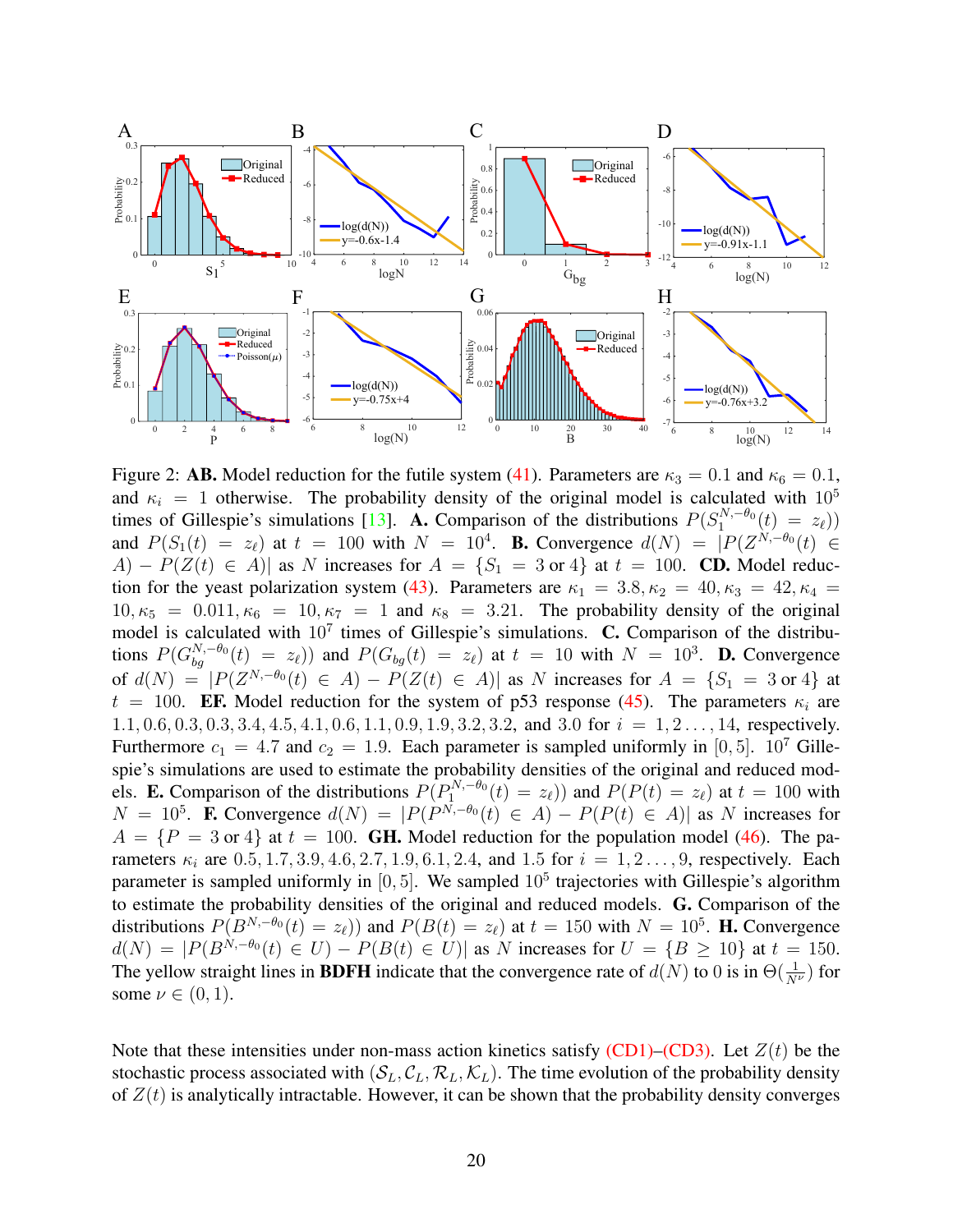to a unique stationary distribution, which can be explicitly derived.  $(S_L, C_L, \mathcal{R}_L, \mathcal{K}_L)$  satisfies special network structure, so-called *zero deficiency* and *weakly reversible*, and hence its stationary distribution is a product form of Poisson distributions [\[2,](#page-26-9) Theorem 6.1]. See Appendix for more details.

Figure [2E](#page-19-0) displays the probability distribution of the original and reduced models along with Poisson distribution of rate  $\mu = 2.4$ , which is the average of P in  $(S_L, C_L, \mathbb{R}_L, \mathcal{K}_L)$ . A commodity machine was used to simulate the samples in parallel (parfor in Matlab with 6 workers) and took 317 sec for the original model and 2.4 sec for the reduced model. We also show the convergence of the original model in Figure [2E](#page-19-0).

### 5.4 Three species Lotka-Volterra model with migration

We consider a multiscale Lotka-Volterra population model  $(46)$  with the scailing parameter N. There exists three species in the network where  $A$  is the lowest level prey,  $B$  is the middle level species, and C is the top level predator.

<span id="page-20-0"></span>
$$
B \xrightarrow[\kappa_2]{\kappa_1} \emptyset, \quad A \xrightarrow[\kappa_4]{\kappa_3/N} \emptyset, \quad C \xrightarrow[\kappa_6]{\kappa_5} \emptyset,
$$
  

$$
A \xrightarrow{\kappa_7/N} 2A, \quad A + B \xrightarrow{\kappa_8/N} 2B, \quad B + C \xrightarrow{\kappa_9} 2C.
$$
 (46)

We use non-mass action kinetics for the reactions  $A + B \rightarrow 2B$  and  $B + C \rightarrow 2C$  to model 'weak hunting' of B and C such that for each  $x = (x_A, x_B, x_C)$ ,

$$
\lambda_8(x) = \frac{\kappa_8}{N} x_A \sqrt{x_B}
$$
 and  $\lambda_9(x) = \kappa_9 \log(x_B x_C + 1)$ .

The other reaction intensities obey the mass-action kinetics. We assume that  $S_L = \{B, C\}$  and  $S_H = \{A\}$  as  $X_A^N(0) = N$ ,  $X_B^N(0) = 10$  and  $X_C^N(0) = 10$ . Under the scaled rate constants shown in [\(46\)](#page-20-0), the maximum order of the reaction intensities  $\theta_0$  is 0, and every reaction belongs to  $\mathcal{R}_0$ . Note that we assumed that slow birth and slow degradation of A so that the associated reaction rate constants for the 3rd and 7th reactions are of order  $\frac{1}{N}$ .

For the scaled process  $Z^{N,-\theta_0}(t)$ , the scaled reaction intensities are decomposed as defined in [\(15\)](#page-6-2), especially for each  $z = (z_A, z_B, z_C) \lambda_{H,8}^{N,-\theta_0} = N^{\beta_8 + y_8 \cdot \alpha} z_A, \lambda_{L,8} = \kappa_8 \sqrt{z_B}, \lambda_{H,9}^{N,-\theta_0} = 1$  and  $\lambda_{L,9} = \kappa_9 \log(z_B z_C + 1)$ . Hence [\(CD1\)](#page-15-2)[–\(CD3\)](#page-15-3) hold.

Now we consider the projected system. As the the reaction  $A+B \rightarrow 2B$  obeys non-mass action kinetics involving  $A \in \mathcal{S}_H$ , parameter the  $s_8$  is especially computed as  $s_8 = \lim_{N \to \infty} \lambda_{H,8}^N (Z^{N,-\theta_0}(0)) =$ 1. Hence the projected system is

<span id="page-20-1"></span>
$$
B \xrightarrow[\kappa_2]{\kappa_1} \emptyset, \quad C \xrightarrow[\kappa_6]{\kappa_5} \emptyset \quad B \xrightarrow{\kappa_8} 2B, \quad B + C \xrightarrow{\kappa_9} 2C. \tag{47}
$$

Let  $Z(t)$  be the stochastic process associated with [\(47\)](#page-20-1) In Appendix, we show how to use the Foster-Lyapunov criterion [\[23\]](#page-27-13) to verify that a stationary distribution  $\pi$  of Z exists and how  $\pi$ meets the condition [\(17\)](#page-7-1). The approximation and convergence rates of species  $B$  is shown in Figure [2G](#page-19-0) and H. A commodity machine was used to approximate the probability densities in parallel (parfor in Matlab with 6 workers) and took 174 sec for the original model and 70 sec for the reduced model.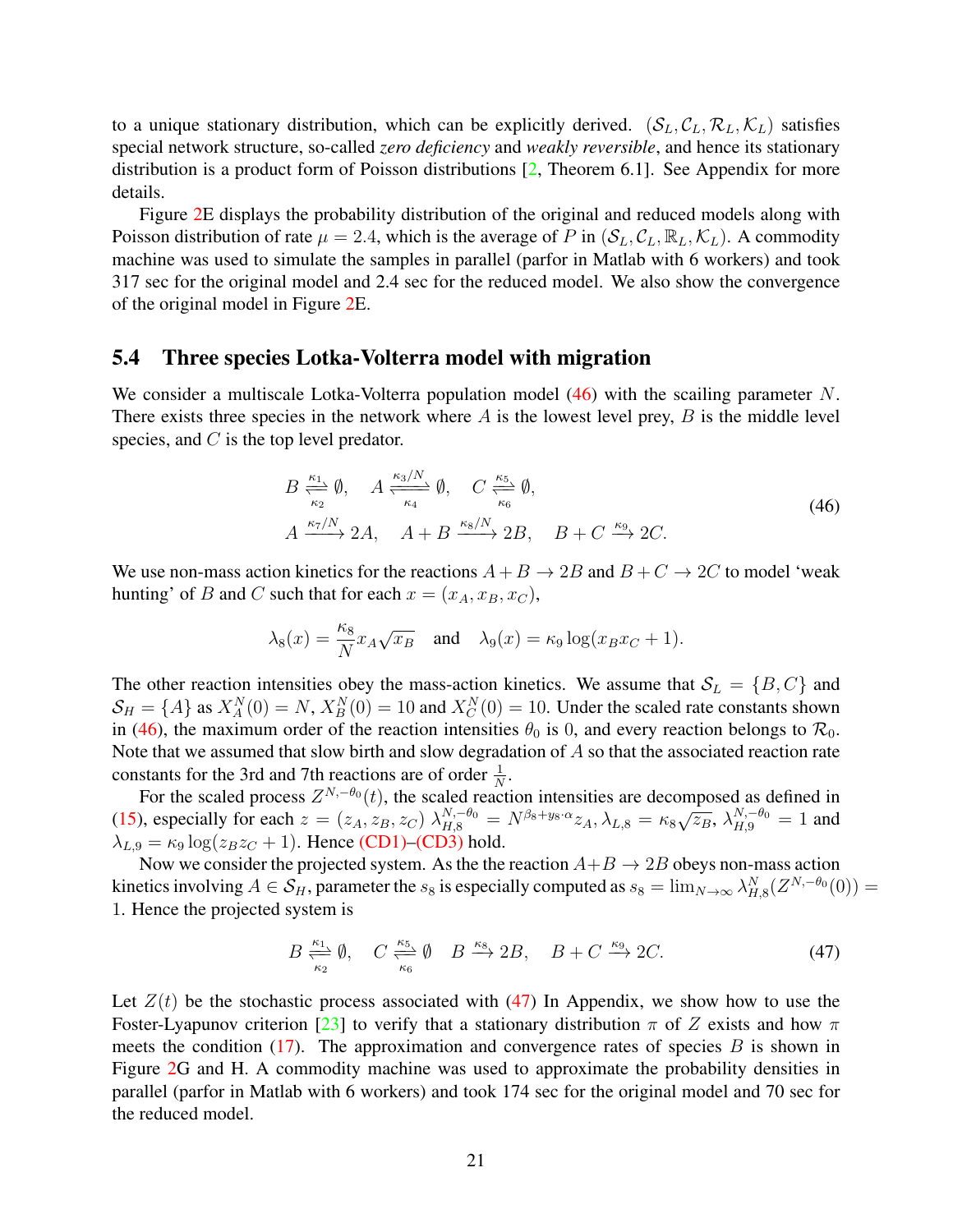### 6 Discussion

When a stochastic biochemical reaction system contains species with different orders of abundance, one can model the system using a multiscaling approach. We have shown in this paper that a multiscale stochastic reaction a short-term timescale can be approximated using a reduced stochastic system with a specific error bound.

The scaling regime we considered in this paper is a special case of the scaling under the socalled species balance condition, which was introduced in [\[17\]](#page-27-2). More general multiscaling limits of stochastic reactions introduced by Kurtz and others rely on the law of large numbers and relative compactness of probability measures in a metric spaces [\[1,](#page-26-3) [4,](#page-26-0) [17,](#page-27-2) [21\]](#page-27-7). This general framework covers a wide range of multiscaling limits, but the convergence rate in the general case remains unknown. Instead of the classical methods, here we have used a direct analysis of the Kolmogorov forward equation, and we also use the state space truncation through FSP to exploit the distance between two probability measures more explicitly.

One of the key steps for the main result was to show that the concentrations of the order  $N$ species are confined near the initial concentrations. To do this, we showed that the multiscale model is non-explosive by assuming that the reduced system admits a stationary distribution satisfying a finite moment condition. Indeed, this assumption implies the tightness of the family of multiscale stochastic processes, which in turn implies the relative compactness of the sequence of probability measures. This assumption is also closely related to some technical conditions on stoichiometric coefficients such as the binary or unary conditions assumed in [\[1,](#page-26-3) [17\]](#page-27-2).

We can generalize the rate of the convergence in the main result if all the moments of the stationary distribution  $\pi$  in [17](#page-7-1) are finite. Based on a suggestion by Chaojie Yuan for this case, we used the BurkholderDavisGundy inequality [\[6\]](#page-26-10) and were able to prove inductively the alternative result that  $E(J(t)^m) \leq ct^m$  in Lemma [3.3.](#page-9-2) By combining this result with the other lemmas with slight modifications, it follows that

$$
|p^N(A,\mathbb{R}_{\geq 0}^r,t) - p(A,t)| \leq \frac{c \max\{1,t^m\}}{N^{\nu}} \quad \text{for any } \nu \in (0,1).
$$

The main result in this paper can shed light on the applicability of multiscaling model approximations for the analysis of stochastic reaction systems. In the analysis that we proposed for the multiscale model reduction, the convergence of the probability measure has been exhibited more explicitly than in the existing literature. The main result can also strengthen the applicability of this theoretical framework to practical problems in systems biology such as rational circuit design and the study of absolute robustness [\[20\]](#page-27-14).

### Acknowledgment

We would like to thank Eduardo Sontag, Carsten Wiuf, Chuang Xu and Linard Hoessly for key suggestions regarding this work, as well as Chaojie Yuan for an alternative proof of an important lemma.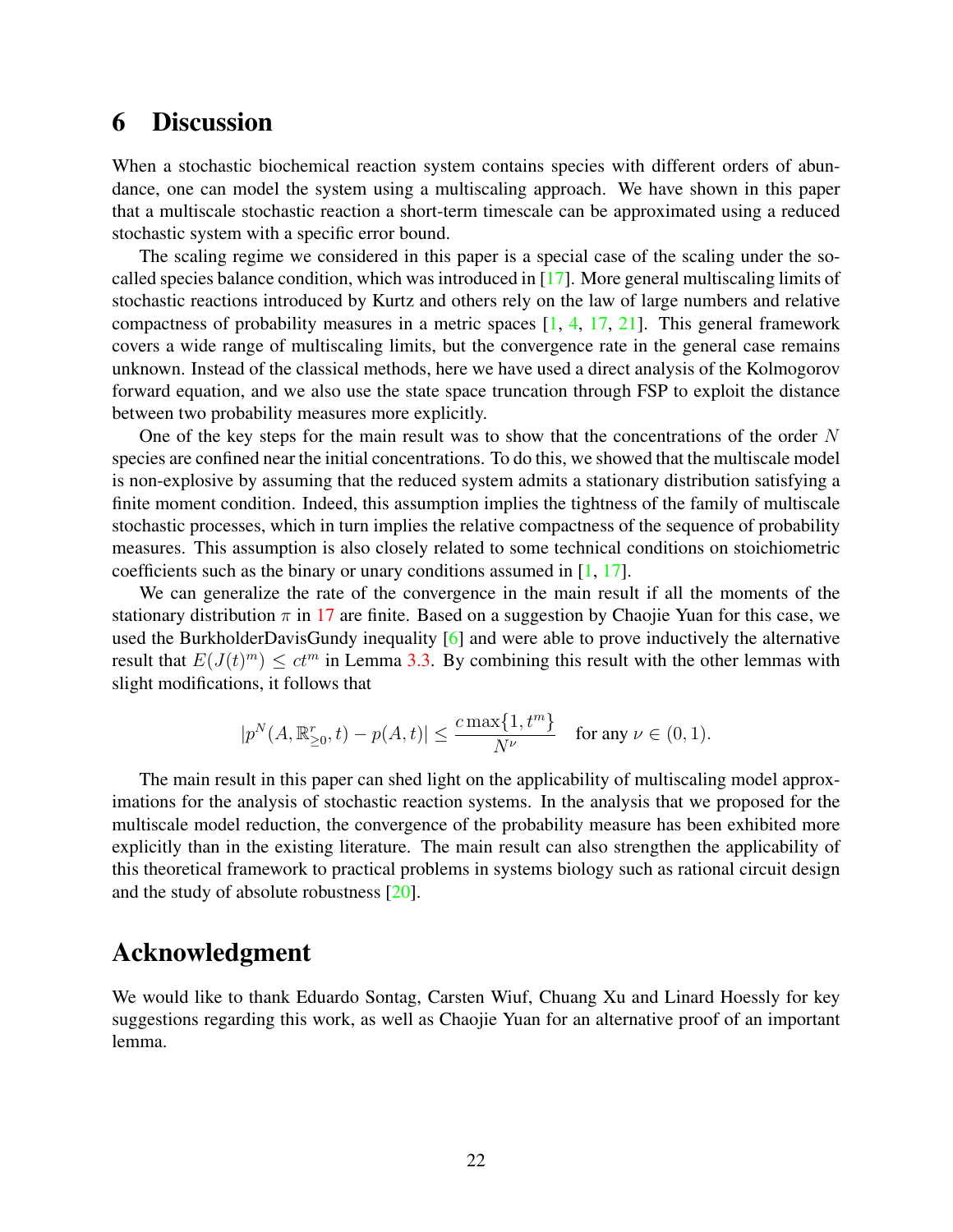# <span id="page-22-0"></span>Appendix A: Table of symbols

| Symbol                                                                   | Meaning                                                                                           |
|--------------------------------------------------------------------------|---------------------------------------------------------------------------------------------------|
| $S, C, R$ and $K$                                                        | Set of species, complexes, reaction and reaction intensities, respectively                        |
| $X_i(t)$                                                                 | The count of $i$ th species at time $t$                                                           |
| $X^N(t)$                                                                 | A multiscale stochastic model associated with a reaction network                                  |
| $Z^{N,\gamma}(t)$                                                        | A scaled process                                                                                  |
| $\overline{d}$                                                           | Number of species of low initial copies                                                           |
| $\boldsymbol{r}$                                                         | Number of species of high initial copies                                                          |
|                                                                          | $\{x \in \mathbb{Z}^d : x_i \geq 0 \text{ for each } i\}$                                         |
| $\frac{\mathbb{Z}_{\geq 0}^d}{\mathcal{R}_{\geq 0}^r}$                   | ${z \in \mathbb{R}^r : z_i \geq 0 \text{ for each } i}$                                           |
| $p^N(\overline{\cdot},t)$                                                | Probability density function of $Z^{N,-\theta_0}(t)$                                              |
| $p(\cdot,t)$                                                             | Probability density function of $Z(t)$                                                            |
| $n^{(k)}$                                                                | $n(n-1)\cdots(n-k+1)\mathbb{1}_{n\geq k}$ for non-negative integers n and k                       |
| $u^{(v)}$                                                                | $\prod_{i=1}^{d} u_i^{(v_i)}$ for $u, v \in \mathbb{Z}_{\geq 0}^d$                                |
| $u^{v}$                                                                  | $\prod_{i=1}^{d} u_i^{v_i}$ for $u, v \in \mathbb{R}_{>0}^d$                                      |
| $\mathcal{S}_L$                                                          | Set of species such that $X_i(0) = \Theta(1)$                                                     |
| $\mathcal{S}_H$                                                          | Set of species such that $X_i(0) = \Theta(N)$                                                     |
| $\lambda_k$                                                              | Reaction intensity of $X^N$ associated with the k th reaction.                                    |
| $\lambda_k^{N,\gamma}$                                                   | Reaction intensity of $Z^{N,\gamma}$ associated with the k th reaction (11).                      |
| $\lambda_{L,k},\overset{\scriptscriptstyle n}{\lambda}_{H,k}^{N,\gamma}$ | Decomposition of $\lambda_k^{N,\gamma}$ (15).                                                     |
| $y' = y^N$                                                               | The scaled reaction vector with the <i>i</i> th component $\frac{y'_{k,i}-y_{k,i}}{N^{\alpha_i}}$ |

# <span id="page-22-1"></span>Appendix B: Proof of Lemmas in Section [3.2](#page-8-1)

*Proof of Lemma* [3.2](#page-9-1). Suppose first that  $y_k \to y'_k \in \mathcal{R}_0$ . As defined in [\(15\)](#page-6-2), we use the decomposition of  $\lambda_k^{N,-\theta_0}$  $k_k^{N,-\theta_0}(z) = \kappa_k \lambda_{L,k}(z_\ell) \lambda_{H,k}^{N,-\theta_0}(z_h)$ . As we discussed in Remark [2.2,](#page-6-3) the intensities of Z can be calculated as  $\bar{\lambda}_u(z_\ell) = \bar{\kappa}_u(z_\ell)^{(\bar{y}_u)} = \bar{\kappa}_u \lambda_{L,k}(z_\ell)$  if  $q_L(y_k) = \bar{y}_u$ . Hence by definition of  $S_M$ in  $(20)$ ,

$$
\left| \lambda_k^{N, -\theta_0}(z) - \frac{s_k \kappa_k}{\bar{\kappa}_u} \bar{\lambda}_u(z_\ell) \right| = \kappa_k \lambda_{L,k}(z_\ell) \left| \lambda_{H,k}^{N, -\theta_0}(z_h) - s_k \right|
$$
\n
$$
\leq \kappa_k \lambda_{L,k} \frac{M}{N} = \kappa_k \lambda_{L,k} \frac{1}{N^{1-\rho}},
$$
\n(48)

for each  $z \in S_M$ . Therefore (i) follows with  $\nu_1 = 1 - \rho$ .

To show (ii), we recall that  $-\theta_0 + \beta_k + y_k \cdot \alpha < 0$  for each  $y_k \to y'_k \in \mathcal{R}_0^c$ , which implies that for  $Z^{N,-\theta_0}(0) = z^0$ 

$$
s_k = \lim_{N \to \infty} N^{-\theta_0 + \beta_k + y_k \cdot \alpha} \prod_{i=d+1}^{d+r} z_i^0 \left( z_i^0 - \frac{1}{N} \right) \cdots \left( z_i^0 - \frac{y_i - 1}{N} \right) = 0.
$$

Thus (ii) follows with  $\nu_2 = 1 - \rho(\max_k ||q_L(y_k)||_{\infty} + 1)$  by choosing sufficiently small  $\rho \in (0, 1)$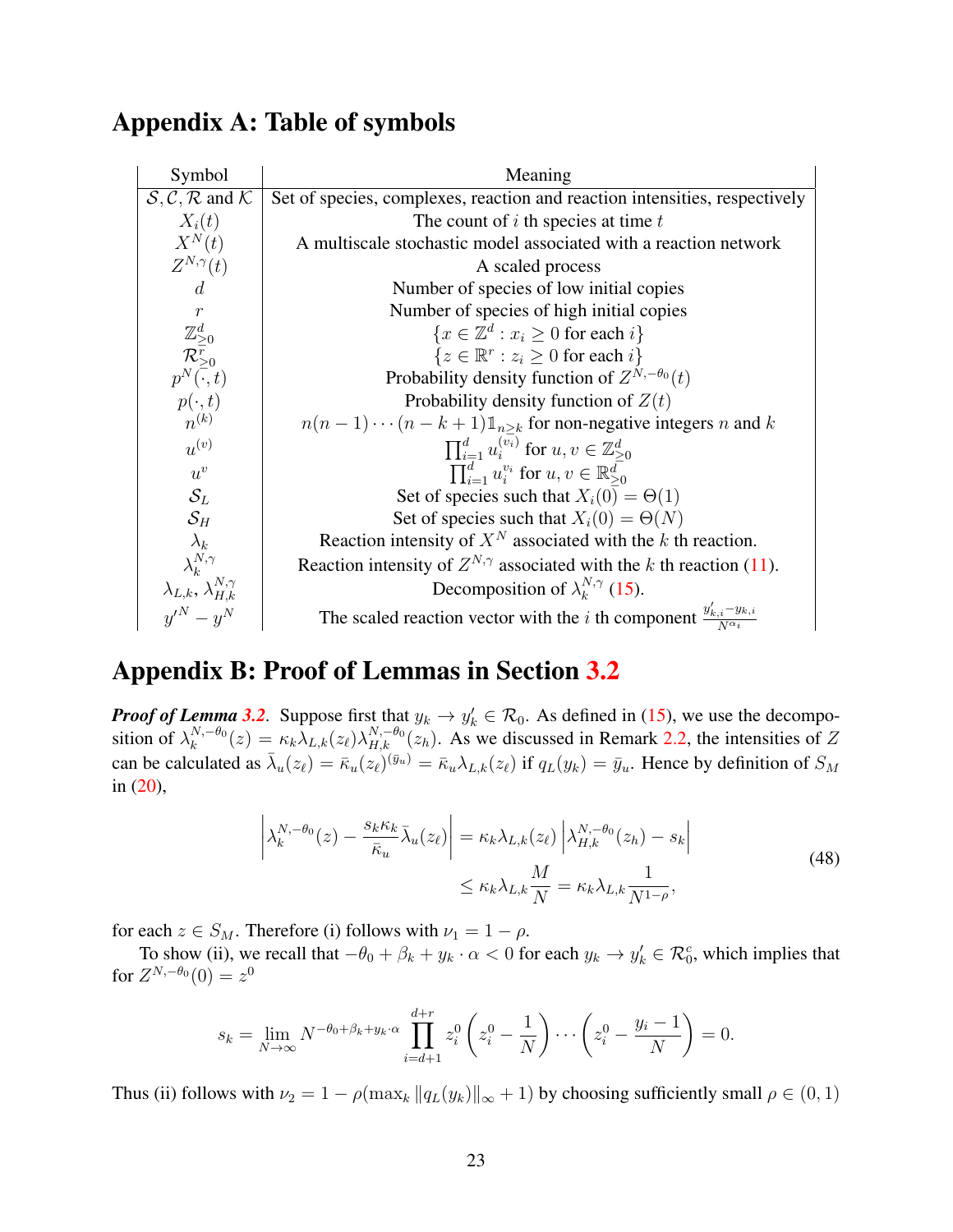for  $M = N^{\rho}$  because for  $z \in S_M$ 

$$
\lambda_k^{N, -\theta_0}(z) \le \kappa_k \lambda_{L, k(z_\ell)} \frac{M}{N} \le \kappa_k M^{\|q_L(y_k)\|_\infty} \frac{M}{N} = \kappa_k \frac{1}{N^{\nu_2}}.
$$

Lastly, to show that (iii) we note that  $\sum$  $y \rightarrow y' \in \mathcal{R}_0$  $s_k \kappa_k \lambda_{L,k}(z) = \sum \limits$ u  $\kappa_u \bar{\lambda}_u(z)$ . Then by (i) and (ii) there exists  $c > 0$  such that for any  $z \in S_M$ 

$$
\sum_{k} \lambda_{k}^{N,-\theta_{0}}(z) = \sum_{y_{k}\to y_{k}' \in \mathcal{R}_{0}} \lambda_{k}^{N,-\theta_{0}}(z) + \sum_{y_{k}\to y_{k}' \in \mathcal{R}_{0}^{c}} \lambda_{k}^{N,-\theta_{0}}(z)
$$
\n
$$
\leq \sum_{y_{k}\to y_{k}' \in \mathcal{R}_{0}} \left| \lambda_{k}^{N,-\theta_{0}}(z) - \frac{s_{k}\kappa_{k}}{\bar{\kappa}_{u}} \bar{\lambda}_{u}(z_{\ell}) \right| + \sum_{y_{k}\to y_{k}' \in \mathcal{R}_{0}} \frac{s_{k}\kappa_{k}}{\bar{\kappa}_{u}} \bar{\lambda}_{u}(z_{\ell})
$$
\n
$$
+ \sum_{y_{k}\to y_{k}' \in \mathcal{R}_{0}^{c}} \lambda_{k}^{N,-\theta_{0}}(z)
$$
\n
$$
\leq \sum_{y_{k}\to y_{k}' \in \mathcal{R}_{0}} \frac{\kappa_{k}\lambda_{L,k}(z_{\ell})}{N^{\nu_{1}}} + \sum_{y_{k}\to y_{k}' \in \mathcal{R}_{0}} \frac{s_{k}\kappa_{k}}{\bar{\kappa}_{u}} \bar{\lambda}_{u}(z_{\ell}) + \frac{c}{N^{\nu_{2}}}
$$
\n
$$
\leq \frac{c}{N^{\nu_{1}}} \sum_{u} \bar{\lambda}_{u}(z_{\ell}) + \sum_{u} \bar{\lambda}_{u}(z_{\ell}) + \frac{c}{N^{\nu_{2}}} = \left(1 + \frac{c}{N^{\nu_{1}}} \right) \sum_{u} \bar{\lambda}_{u}(z_{\ell}) + \frac{c}{N^{\nu_{2}}}.
$$

Then by [\(21\)](#page-10-3), the upper bound of  $\sum_{k} \lambda_k^{N, -\theta_0}$  $\binom{N, -\theta_0}{k}(z)$  follows. The lower bound also holds as

$$
\sum_{k} \lambda_{k}^{N,-\theta_{0}}(z) \geq \sum_{y_{k}\to y_{k}' \in \mathcal{R}_{0}} \lambda_{k}^{N,-\theta_{0}}(z)
$$
\n
$$
\geq \sum_{y_{k}\to y_{k}' \in \mathcal{R}_{0}} \left( \lambda_{k}^{N,-\theta_{0}}(z) - \frac{s_{k}\kappa_{k}}{\bar{\kappa}_{u}} \bar{\lambda}_{u}(z_{\ell}) \right) + \sum_{y_{k}\to y_{k}' \in \mathcal{R}_{0}} \frac{s_{k}\kappa_{k}}{\bar{\kappa}_{u}} \bar{\lambda}_{u}(z_{\ell})
$$
\n
$$
\geq - \sum_{y_{k}\to y_{k}' \in \mathcal{R}_{0}} \frac{\kappa_{k}\lambda_{L,k}(z_{\ell})}{N^{\nu_{1}}} + \sum_{y_{k}\to y_{k}' \in \mathcal{R}_{0}} \frac{s_{k}\kappa_{k}}{\bar{\kappa}_{u}} \bar{\lambda}_{u}(z_{\ell})
$$
\n
$$
\geq \left( -\frac{c}{N^{\nu_{1}}} + 1 \right) \sum_{u} \bar{\lambda}_{u}(z_{\ell})
$$

 $\Box$ 

*Proof of Lemma [3.3](#page-9-2).* By the random-time representation [\(6\)](#page-3-1),  $J(t) = \sum$  $\bar{y}_u \rightarrow \bar{y}'_u \in \mathcal{R}_L$  $Y_u$  $\int \dot{f}^t$ 0  $\bar{\lambda}_u(Z(s))ds$ , where  $Y_u$  are independent unit Poisson random variables. Note that for each  $u$ ,

$$
Y_u\left(\int_0^t \bar{\lambda}_u(Z(s))ds\right) - \int_0^t \bar{\lambda}_u(Z(s))ds
$$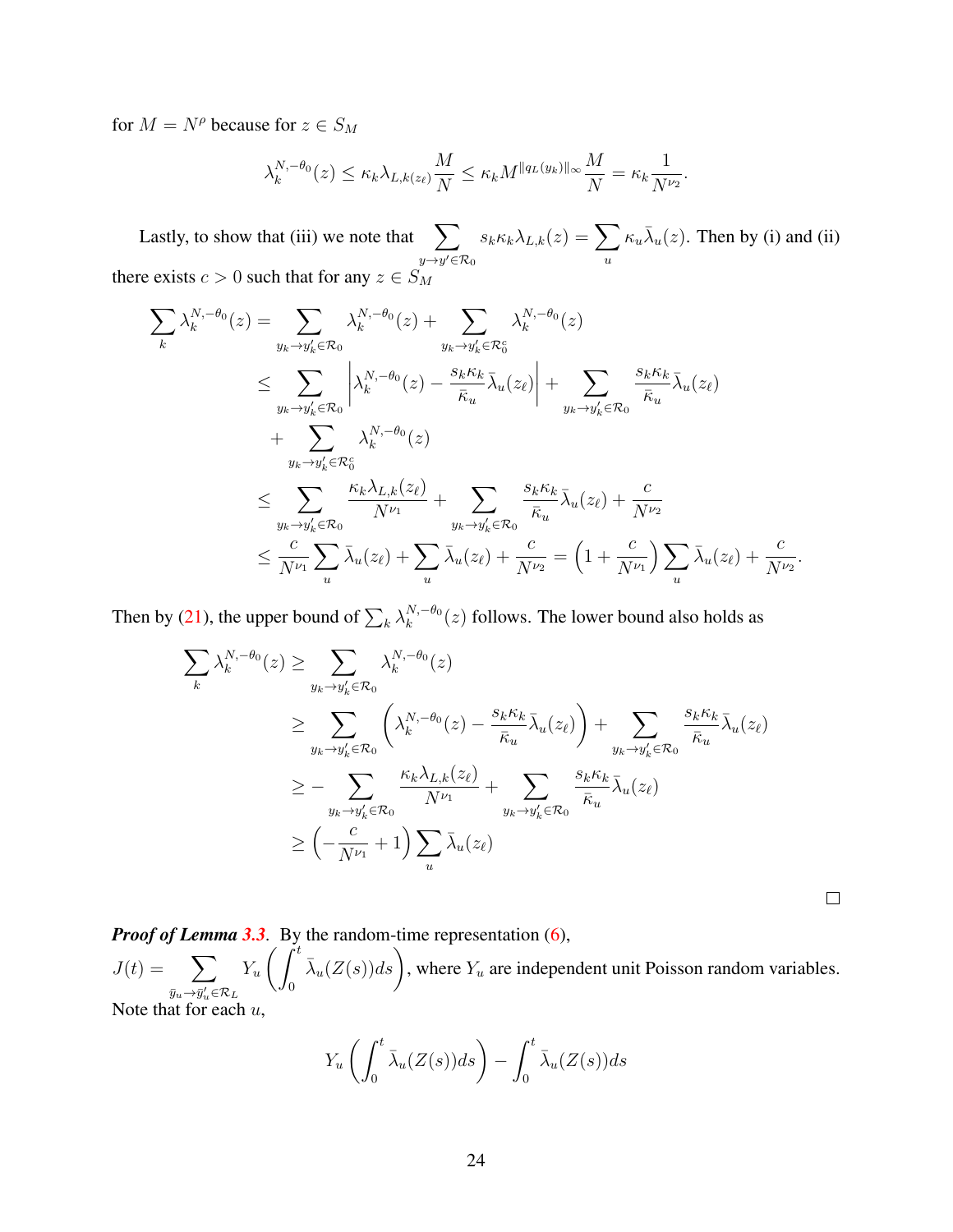is a Martingale process [\[3\]](#page-26-11). We denote by  $M_u(t)$  this Martingale. Then the quadratic variation of  $M_u(t)$  is  $[M_u](t) = Y_u \left( \int_0^t \bar{\lambda}_u(Z(s))ds \right)$ . Since  $M_u^2(t) - [M_u](t)$  is a martingale [\[3\]](#page-26-11), we have that by using Jansen's inequality

$$
E\left(Y_u\left(\int_0^t \bar{\lambda}_u(Z(s))ds\right)^2\right) \le 2E(M_u(t)^2) + 2E\left(\left(\int_0^t \bar{\lambda}_u(Z(s))ds\right)^2\right)
$$
  

$$
\le 2E([M_u](t)) + 2tE\left(\int_0^t \bar{\lambda}_u(Z(s))^2ds\right)
$$
(49)

For a fixed initial value  $Z(0) = z^0$ , there exists  $c > 0$  such that  $P(Z(s) = z) \le c\pi(z)$  for any z because

<span id="page-24-0"></span>
$$
\pi(z) = \sum_{x} P(Z(s) = z \mid Z(0) = x)\pi(x) \ge P(Z(s) = z)\pi(z^{0}).
$$

This implies that by [17,](#page-7-1) we have

$$
E([M_u](t)) = E\left(Y_u\left(\int_0^t \bar{\lambda}_u(Z(s))\right)\right) = \int_0^t \sum_x \sum_u \bar{\lambda}_u(x)P(Z(s) = x)ds
$$
  

$$
\leq c_1 \sum_x \bar{\lambda}_u(x)\pi(x)t \leq c'_1t,
$$

with some positive constants  $c_1$  and  $c'_1$ . Similarly,

$$
E\left(\int_0^t \bar{\lambda}_u(Z(s))^2 ds\right) = \int_0^t \sum_x \bar{\lambda}_u(x)^2 P(X(s) = x) ds
$$
  
 
$$
\leq c_2' \int_0^t \sum_x \bar{\lambda}_u(x)^2 \pi(x) ds \leq c_2 t,
$$

with some positive constants  $c_2$  and  $c'_2$ . Applying these to [\(49\)](#page-24-0), it follows that

$$
E\left(Y_u\left(\int_0^t \bar{\lambda}_u(Z(s))ds\right)^2\right) \le c' \max\{1,t^2\},\
$$

with some positive constant  $c'$ .

Finally the result follows since by Jansen's inequality we have that there exists a positive constant  $c$  such that

$$
E(J(t)^{2}) \leq |\mathcal{R}_{L}| \sum_{u} E\left(\left(Y_{u}\left(\int_{0}^{t} \bar{\lambda}_{u}(Z(s))ds\right)\right)^{2}\right) \leq c \max\{1, t^{2}\},\
$$

 $\Box$ 

*Proof of Lemma* [3.4](#page-10-1). It is suffice to show that at least  $cM$  transitions are required for  $Z^{N,-\theta_0}(t)$  to escape  $S_M$ . Let  $Z^{N,-\theta_0}(0) = z^0$  be the initial state. We first show that  $\{z_h : |z_h - z_h^0| < c \frac{M}{N}\}\subseteq$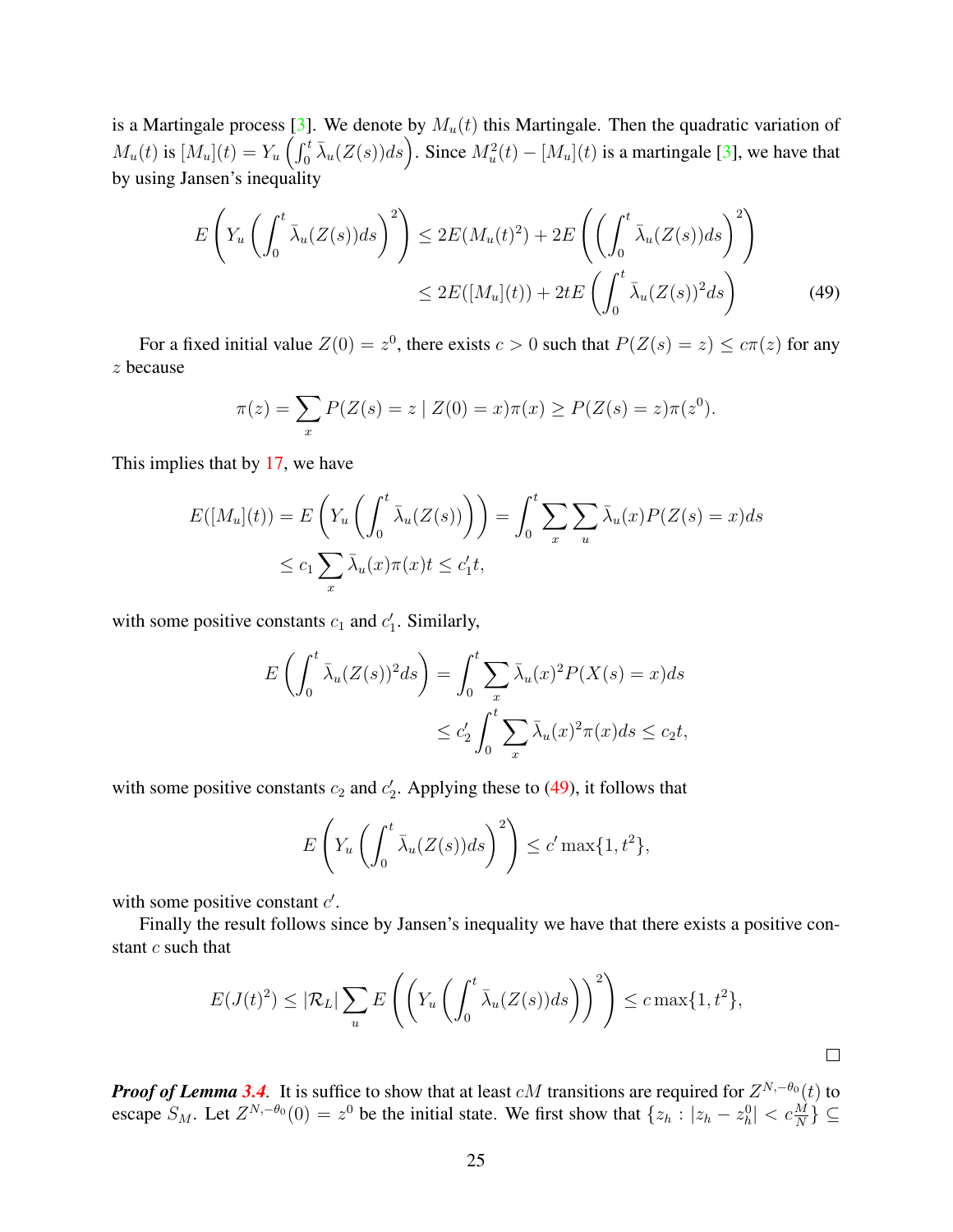$S_{H,M}$  for some  $c > 0$ . Note that if  $y_k \to y'_k \in \mathcal{R}_0$ , then  $s_k = (z^0_k)^{q_H(y_k)}$  and  $-\theta_0 + \beta_k + y_k \cdot \alpha = 0$ . Then there exist  $c' > 0$  and  $c'' > 0$  such that for any  $y_k \to y'_k \in \mathcal{R}_0$  if  $z_h = z_h^0 + \eta$  with  $|\eta| \le c' \frac{M}{N}$  $\frac{M}{N}$ , then

$$
|z_h^{q_H(y_k)} - s_k| = |(z_h^0 + \eta)^{q_H(y_k)} - s_k| \le c''|\eta| \le \frac{M}{2N}, \text{ and}
$$
  

$$
\left| z_h^{q_H(y_k)} - \lambda_{H,k}^{N, -\theta_0}(z_h) \right| = \left| \prod_{i=1}^r z_{h,i}^{y_{k,d+i}} - \prod_{i=1}^r z_{h,i} \left( z_{h,i} - \frac{1}{N} \right) \cdots \left( z_{h,i} - \frac{y_{k,d+i} - 1}{N} \right) \right|
$$
  

$$
\le \frac{c''}{N}.
$$

This implies that for  $y_k \to y'_k \in \mathcal{R}_0$  if  $|z_h - z_h^0| \le c' \frac{M}{N}$  $\frac{M}{N}$  then

$$
\left|\lambda_{H,k}^{N,-\theta_0}(z_h)-s_k\right| \leq \left|z_h^{q_H(y_k)}-s_k\right|+\left|z_h^{q_H(y_k)}-\lambda_{H,k}^{N,-\theta_0}(z_h)\right| \leq \frac{M}{N},
$$

for sufficiently large N. Hence  $\{z_h : |z_h - z_h^0| < c \frac{M}{N} \} \subseteq S_{H,M}$ . Furthermore  $\{z_\ell : |z_\ell - z_\ell^0| \leq$  $c^{m}M$ }  $\subseteq S_{L,M}$  for some  $c^{m} > 0$  when N is sufficiently large. Therefore

$$
\{z_{\ell}: |z_{\ell}-z_{\ell}^0| \le c'M\} \times \left\{z_h: |z_h-z_h^0| < c'''\frac{M}{N}\right\} \subset S_M.
$$

Since the transition size for each entry  $Z_i^{N,-\theta_0}$  $i^{N,-\theta_0}$  of the scaled process transitions by a single reaction is  $\Theta(N^{-\alpha_i})$ , this implies that  $Z^{N,-\theta_0}(t)$  needs at least  $\lfloor cM \rfloor$  transitions for some  $c > 0$  to escape  $S_M$ .  $\Box$ 

*Proof of Lemma* **[3.6](#page-12-3).**  $\frac{d}{dt}v(t) \le Av(t) + b$  can be written as

$$
v(t) \le tb + \int_0^t Av(s)ds
$$

allowing that the inequality holds component-wisely. Then by the multivariable Gronwall's inequality [\[10\]](#page-26-12),

$$
v(t) \le tb + t \int_s^t V(t, s) Ab ds,
$$

where  $V(t, s)$  satisfies

$$
V(t,s) = I + \int_{s}^{t} AV(x,s)dx,
$$

allowing the equality holds component-wisely. By taking time-derivative, we notice that  $i$  th column of  $V(t, s)$  is a solution u of the system of differential equation [\(32\)](#page-12-4) with  $u_i(s) = 1$  and  $u_i(s) = 0$  if  $j \neq i$ . Therefore by the hypothesis in the statement, each column of  $V(t, s)$  is a positive vector and the sum of the entries is equal to 1 for  $t \geq s$ . Hence it implies that  $V(t, s)Ab \leq \overline{Ab}$ for  $t \geq s$ . Thus for each t, the result follows.  $\Box$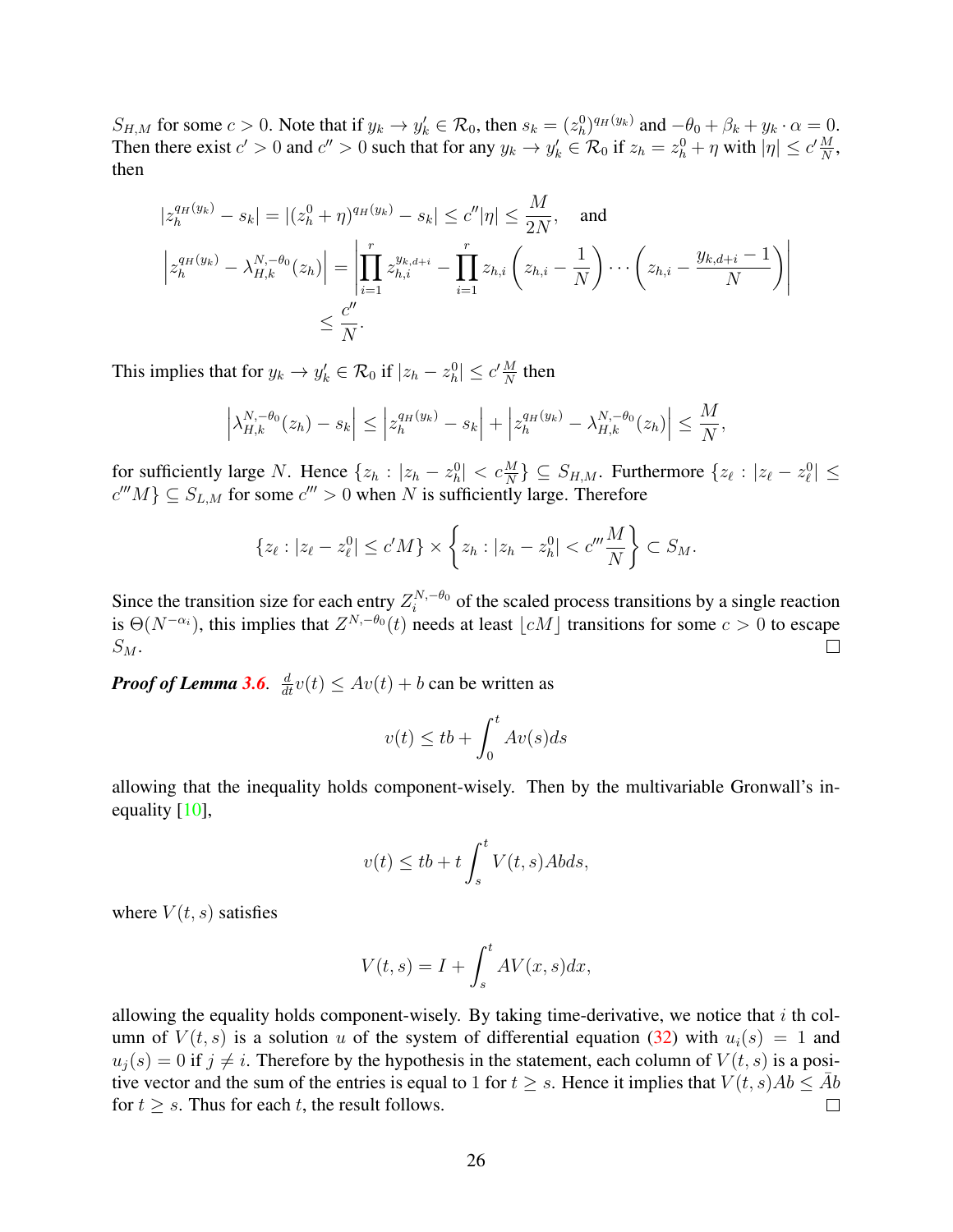# References

- <span id="page-26-3"></span>[1] David F Anderson, Daniele Cappelletti, and Thomas G Kurtz. Finite time distributions of stochastically modeled chemical systems with absolute concentration robustness. *SIAM Journal on Applied Dynamical Systems*, 16(3):1309–1339, 2017.
- <span id="page-26-9"></span>[2] David F. Anderson, Gheorghe Craciun, and Thomas G. Kurtz. Product-form stationary distributions for deficiency zero chemical reaction networks. *Bull. Math. Biol.*, 72(8):1947–1970, 2010.
- <span id="page-26-11"></span>[3] David F. Anderson and Thomas G Kurtz. Continuous time Markov chain models for chemical reaction networks. In H Koeppl Et al., editor, *Design and Analysis of Biomolecular Circuits: Engineering Approaches to Systems and Synthetic Biology*, pages 3–42. Springer, 2011.
- <span id="page-26-0"></span>[4] Karen Ball, Thomas G Kurtz, Lea Popovic, Greg Rempala, et al. Asymptotic analysis of multiscale approximations to reaction networks. *The Annals of Applied Probability*, 16(4):1925– 1961, 2006.
- <span id="page-26-7"></span>[5] Eric Batchelor, Caroline S Mock, Irun Bhan, Alexander Loewer, and Galit Lahav. Recurrent initiation: a mechanism for triggering p53 pulses in response to dna damage. *Molecular cell*, 30(3):277–289, 2008.
- <span id="page-26-10"></span>[6] DL Burkholder, BJ Davis, and RF Gundy. Integral inequalities for convex functions of operators on martingales. In *Proc. Sixth Berkeley Symp. Math. Statist. Prob*, volume 2, pages 223–240, 1972.
- <span id="page-26-1"></span>[7] Youfang Cao and Jie Liang. Optimal enumeration of state space of finitely buffered stochastic molecular networks and exact computation of steady state landscape probability. *BMC Systems Biology*, 2(1):30, 2008.
- <span id="page-26-2"></span>[8] Youfang Cao, Anna Terebus, and Jie Liang. Accurate chemical master equation solution using multi-finite buffers. *Multiscale Modeling & Simulation*, 14(2):923–963, 2016.
- <span id="page-26-5"></span>[9] Jagdish Chandra and Paul W Davis. Linear generalizations of gronwalls inequality. *Proceedings of the american mathematical society*, 60(1):157–160, 1976.
- <span id="page-26-12"></span>[10] Jagdish Chandra and Paul W. Davis. LINEAR GENERALIZATIONS OF GRONWALL'S INEQUALITY. *Proceedings of the American Mathematical Society*, 60, 1976.
- <span id="page-26-6"></span>[11] Bernie J Daigle Jr, Min K Roh, Dan T Gillespie, and Linda R Petzold. Automated estimation of rare event probabilities in biochemical systems. *The Journal of chemical physics*, 134(4):01B628, 2011.
- <span id="page-26-4"></span>[12] German Enciso and Jinsu Kim. Embracing noise in chemical reaction networks. *Bulletin of mathematical biology*, 81(5):1261–1267, 2019.
- <span id="page-26-8"></span>[13] Dan T. Gillespie. Exact stochastic simulation of coupled chemical reactions. *J. Phys. Chem.*, 81(25):2340–2361, 1977.